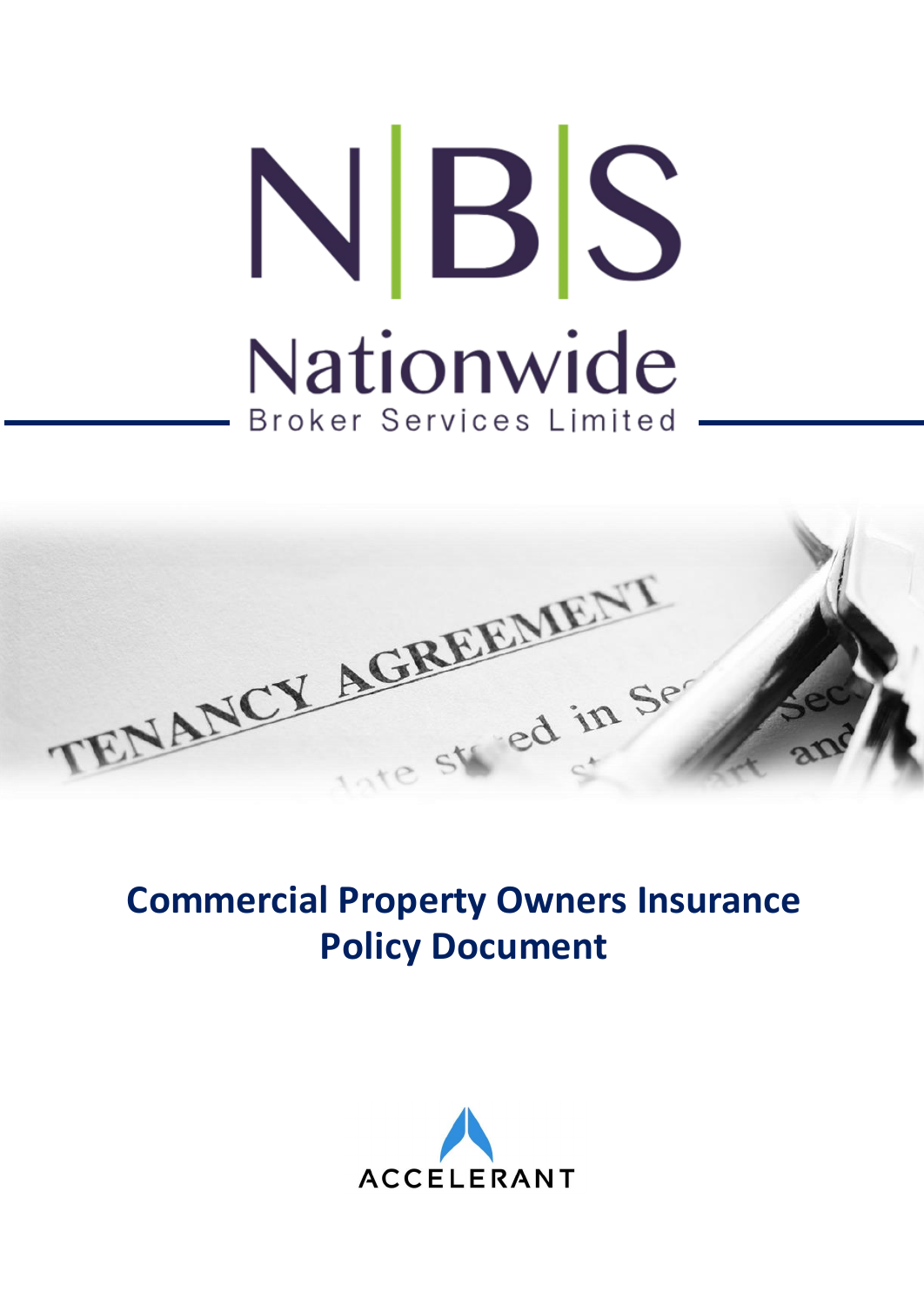# **CONTENTS**

| <b>Definitions</b>                               | 5                 |
|--------------------------------------------------|-------------------|
| <b>General Conditions including Cancellation</b> | 8                 |
| <b>General Exclusions</b>                        | $12 \overline{ }$ |
| Section 1 - Material Damage                      | 15                |
| <b>Insurable Perils</b>                          | 15                |
| <b>Additional Covers</b>                         | 18                |
| <b>Extensions to Section 1</b>                   | 19                |
| <b>Clauses</b>                                   | 21                |
| <b>Basis of Settlement Clauses</b>               | 21                |
| <b>Exclusions</b>                                | 24                |
| Section 2 - Loss of Rent                         | 25                |
| Clause                                           | 25                |
| <b>Basis of Settlement Clauses</b>               | 25                |
| <b>Extensions to Section 2</b>                   | 26                |
| <b>Exclusion</b>                                 | 26                |
| <b>Section 3 - Property Owners' Liability</b>    | 27                |
| <b>Limit of Indemnity</b>                        | 27                |
| <b>Section Definition</b>                        | 27                |
| <b>Extensions to Section 3</b>                   | 27                |
| <b>Exclusions</b>                                | 29                |
| <b>Conditions</b>                                | 31                |
| Section 4 - Employers' Liability                 | 32                |
| <b>Limit of Indemnity</b>                        | 32                |
| <b>Section Definition</b>                        | 32                |
| <b>Extensions to Section 4</b>                   | 32                |
| <b>Exclusions</b>                                | 33                |
| <b>Conditions</b>                                | 33                |
| <b>General Claims Conditions</b>                 | 35                |
| Useful Information and How to Make a Claim       | 37                |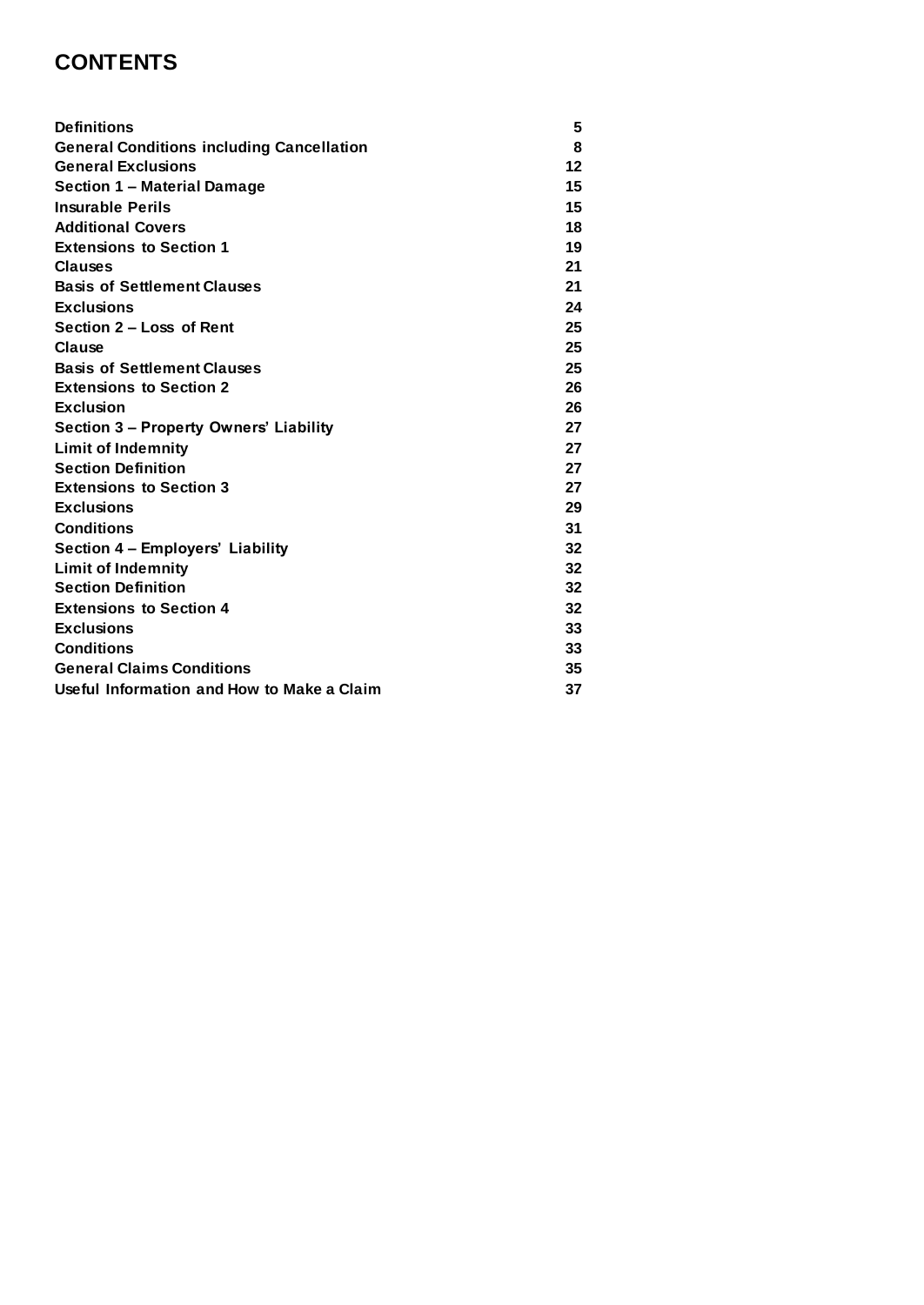# **COMMERCIAL PROPERTY OWNERS INSURANCE POLICY**

**Accelerant Agency (UK) Limited on behalf of HDI Global SE – UK (the Insurer)** will provide the insurance described in the Policy subject to its terms and conditions for the Period of Insurance stated in the Schedule and any subsequent period for which the **Insured** shall pay and the **Insurer** shall agree to accept the premium.

The Policy the Schedule and any endorsements shall be read together as one contract and this is the contract of Insurance between the **Insured** and the **Insurer**

### **Fair Presentation**

- 1. Before this insurance contract is entered into, the Insured must make a fair presentation of the risk to the Insurer, in accordance with Section 3 of the Insurance Act 2015. In summary, the Insured must:
	- a) Disclose to the Insurer every material circumstance which the Insured knows or ought to know. Failing that, the Insured must give the Insurer sufficient information to put a prudent insurer on notice that it needs to make further enquiries in order to reveal material circumstances. A matter is material if it would influence the judgement of a prudent insurer as to whether to accept the risk, or the terms of the insurance (including premium);
	- b) Make the disclosure in clause (1)(a) above in a reasonably clear and accessible way; and
	- c) Ensure that every material representation of fact is substantially correct, and that every material representation of expectation or belief is made in good faith.
- 2. For the purposes of clause (1)(a) above, the Insured is expected to know the following:
	- a) If the Insured is an individual, what is known to the individual and anybody who is responsible for arranging his or her insurance.
	- b) If the Insured is not an individual, what is known to anybody who is part of the Insured's senior management; or anybody who is responsible for arranging the Insured's insurance.
	- c) Whether the Insured is an individual or not, what should reasonably have been revealed by a reasonable search of information available to the Insured. The information may be held within the Insured's organisation, or by any third party (including but not limited to subsidiaries, affiliates, the broker, or any other person who will be covered under the insurance). If the Insured is insuring subsidiaries, affiliates or other parties, the Insurer expect that the Insured will have included them in the Insured's enquiries, and that the Insured will inform the Insurer if it has not done so. The reasonable search may be conducted by making enquiries or by any other means.

### **Remedies for breach of the duty of fair presentation**

- If, prior to entering into this insurance contract, the Insured shall breach the duty of fair presentation, the remedies available to the Insurer are set out below.
	- a) If the Insured's breach of the duty of fair presentation is deliberate or reckless:
		- i). The Insurer may avoid the contract, and refuse to pay all claims; and,
		- ii). The Insurer need not return any of the premiums paid.
	- b) If the Insured's breach of the duty of fair presentation is not deliberate or reckless, the Insurer's remedy shall depend upon what the Insurer would have done if the Insured had complied with the duty of fair presentation:
		- i). If the Insurer would not have entered into the contract at all, the Insurer may avoid the contract and refuse all claims, but must return the premiums paid.
		- ii). If the Insurer would have entered into the contract, but on different terms (other than terms relating to the premium), the contract is to be treated as if it had been entered into on those different terms from the outset, if the Insurer so require.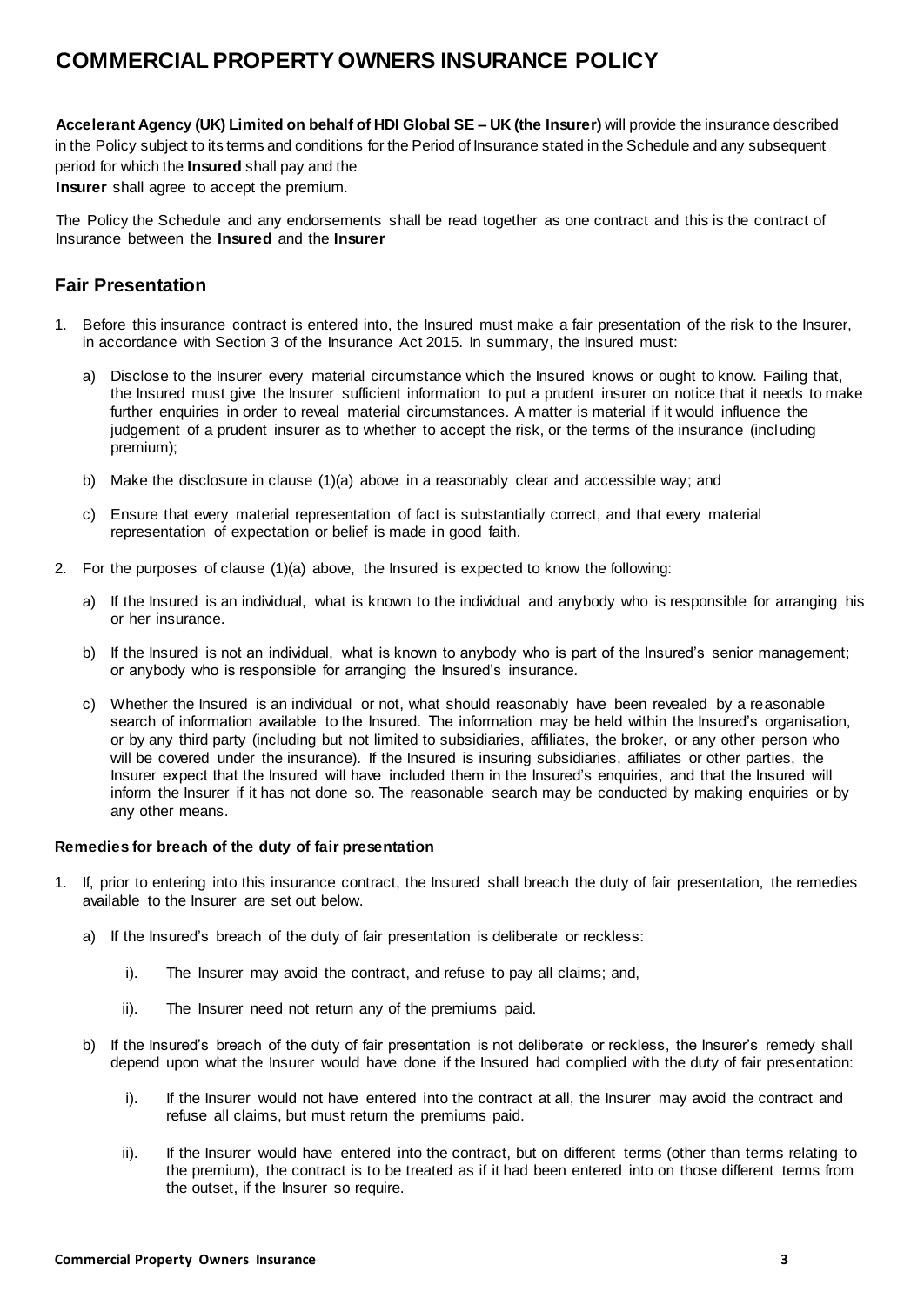iii). In addition, if the Insurer would have entered into the contract, but would have charged a higher premium, the Insurer may reduce proportionately the amount to be paid on a claim (and, if applicable, the amount already paid on prior claims). In those circumstances, the Insurer shall pay only X% of what the Insurer would otherwise have been required to pay, where  $X =$  (premium actually charged/higher premium) x 100.

### **Keeping the Insurer Informed**

The Insured must notify the Insurer, or the Insured's Insurance Advisor:

- a) without delay if the Insured becomes aware that information the Insured has given the Insurer is inaccurate;
- b) within fourteen (14) days of the Insured becoming aware about any changes in the information the Insured has provided to the Insurer which happens before or during the period of insurance;

When the Insurer is notified that information the Insured previously provided is inaccurate, or of any changes to that information, the Insurer will tell the Insured if this affects the Insured's insurance. For example, the Insurer may amend the terms of the Insured's insurance or require the Insured to pay more for the Insured's insurance or cancel the Insured's insurance in accordance with the "Cancellation" section.

If the Insured fail to notify the Insurer that information the Insured has provided is inaccurate, or the Insured fail to notify the Insurer of any changes, this insurance may become invalid and the Insurer may not pay the Insured's claim, or any payment could be reduced.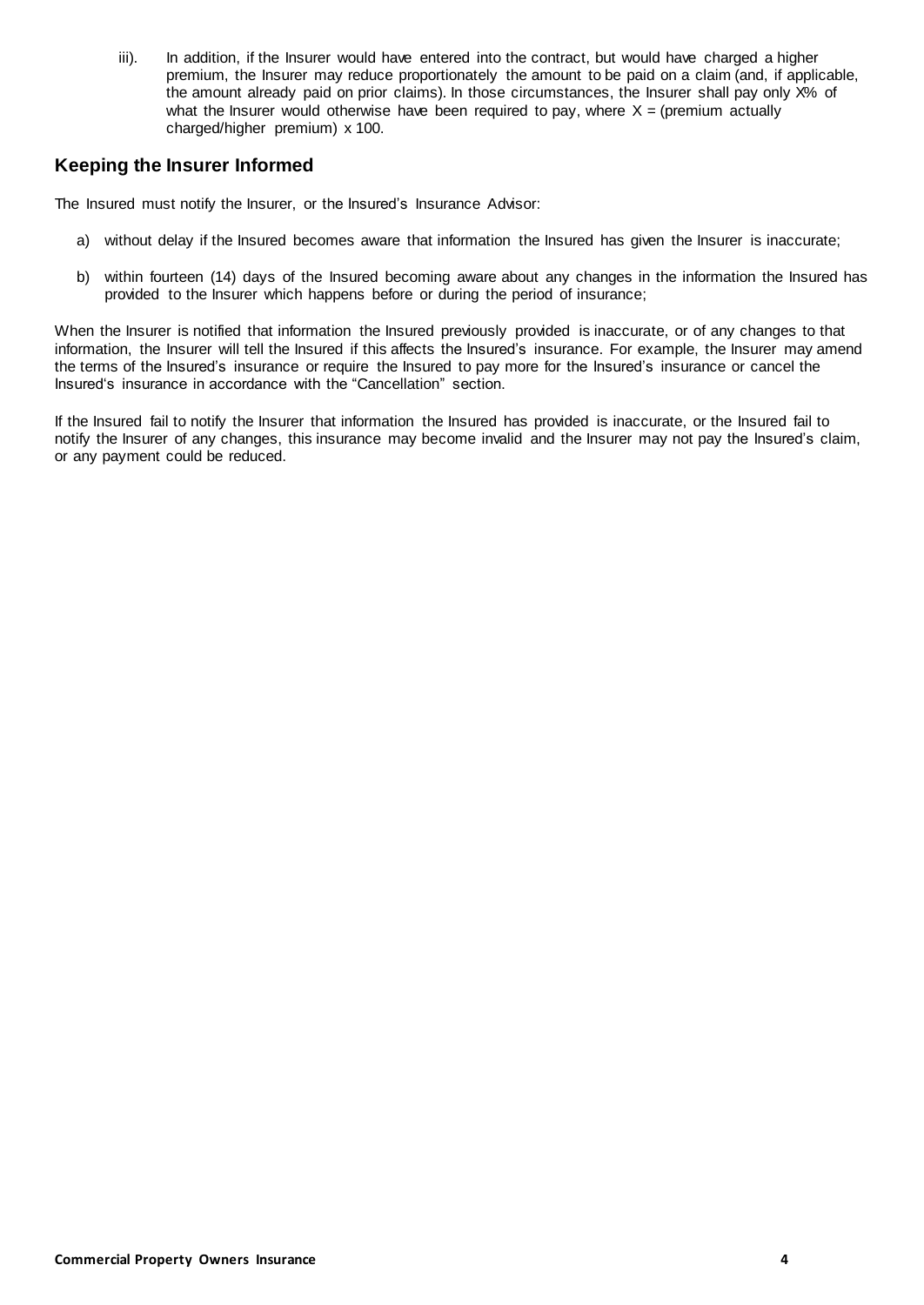# <span id="page-4-0"></span>**DEFINITIONS**

**Building(s) –** The Building or Buildings at the risk address(es) stated in the Schedule including

- a) outbuildings attached to or detached from the main Building
- b) walls gates and fences around the Buildings and belonging to them

### **c) Landlord's Fixtures and Fittings**

d) car parks yards paved areas roads pavements and footpaths

all belonging to the **Insured** or for which the **Insured** is legally responsible

**Business –** The Business specified in the Schedule conducted solely from within the **Territorial Limits** including the ownership repair and maintenance of the **Premises** including the provision of first aid but excluding any first aid provided by any qualified medical practitioner or nurse

**Computer –** All equipment including interconnected wiring fixed disks and telecommunications equipment used at the **Premises** for the storage and communication of electronically processed data but excluding any such equipment controlling any manufacturing process belonging to the **Insured** or leased hired or rented to the **Insured** and for which the **Insured** is legally responsible

**Computer Records –** All current and backup Computer Records excluding fixed disks and paper records of any description incorporating stored programs and information stored on them belonging to the **Insured** or leased hired or rented to the **Insured** and for which the **Insured** is legally responsible

**Consequential Loss –** Loss resulting from interruption or interference with the **Business** carried on by the **Insured** at the **Premises** in consequence of **Damage**

**Damage –** Direct physical loss destruction of or damage to the **Property** insured

**Declared Value –** The **Insured's** assessment of the cost of reinstatement of the **Property** insured at the level of costs applying at the inception of the Period of Insurance including the extent to which indemnity is provided for

- a) the additional cost of reinstatement to comply with Public Authority requirements
- b) professional fees
- c) removal of debris costs

ignoring inflationary factors which may operate subsequently

**Denial of Service Attack –** Any actions or instructions constructed or generated with the ability to damage interfere with or otherwise affect the availability of networks network services network connectivity or information systems including but not limited to the generation of excess traffic into network addresses the exploitation of sy stem or network weaknesses and the generation of excess or non-genuine traffic between and amongst networks

### **Employee –**

- a) Any person under a contract of service or apprenticeship with the **Insured** or
- **b)** any of the following persons whilst working for the **Insured** in connection with the **Business**
	- i. any labour master or labour only subcontractor or person supplied by them
	- ii. any self employed person providing labour only
	- iii. any trainee or person undergoing work experience
	- iv. any voluntary helper
	- **v.** any person who is hired to or borrowed by the **Insured**

**Excess –** The amount for which the **Insured** is responsible for each and every claim or loss as specified in the Schedule or in the Policy

**Hacking –** Unauthorised access to any computer or other equipment or component or system or item which processes stores transmits or retrieves data whether the property of the **Insured** or not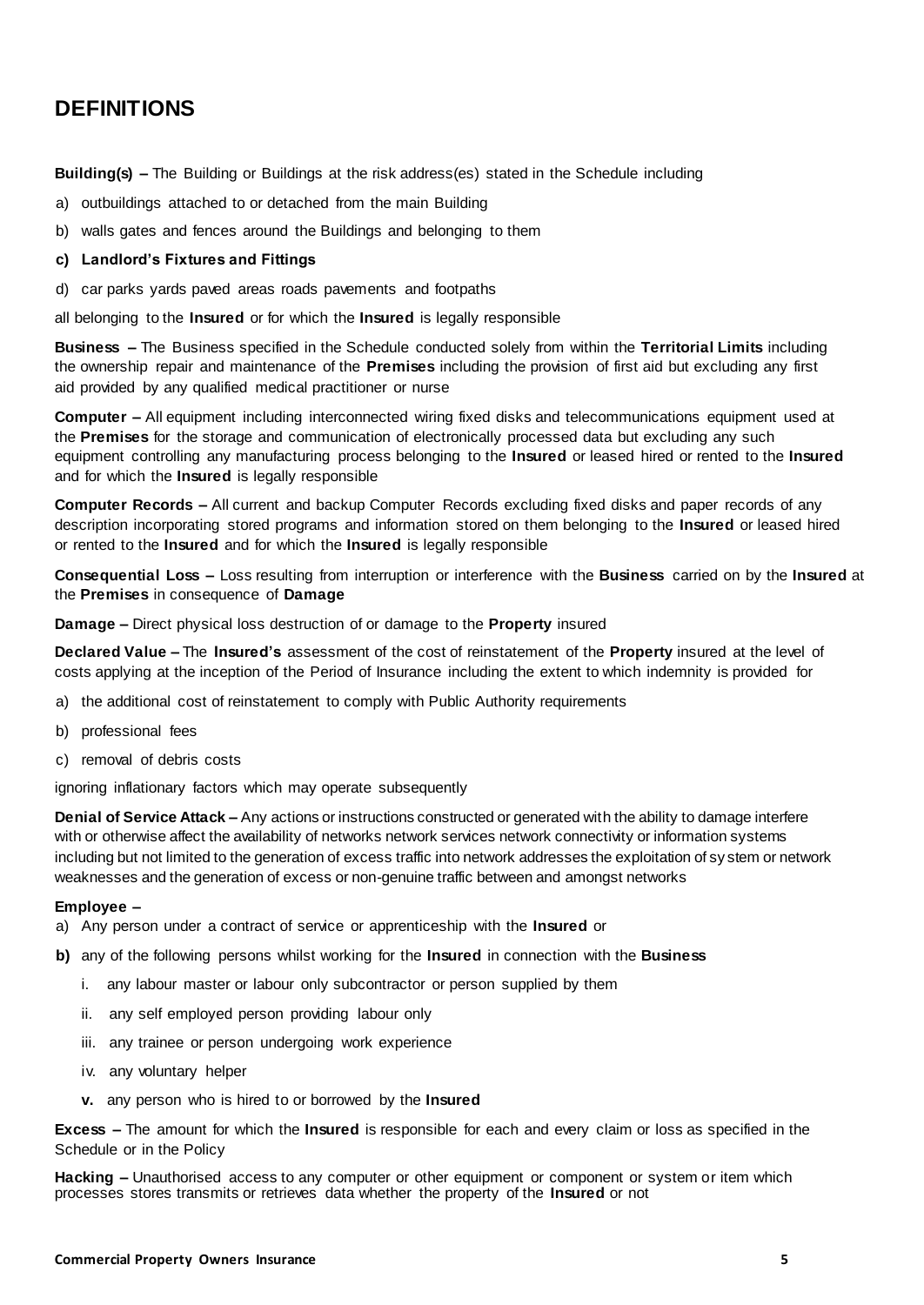# **DEFINITIONS CONTINUED**

**Indemnity Period –** The period beginning with the occurrence of the **Damage** and ending not later than the **Maximum Indemnity Period** as stated in the Schedule afterwards during which the results of the **Business** shall be affected in consequence of the **Damage**

**Injury –** Bodily injury sickness, disability or disease. **Injury** shall also mean mental injury, mental anguish, shock or death if directly resulting from **bodily injury**, sickness, disability or disease.

**Insured –** The person persons or company named in the Schedule including subsidiary companies notified to and agreed as accepted by the **Insurer**

**Insured Perils –** Those Insurable Perils which are operative as stated in the Schedule subject always to the terms conditions and exclusions applying to the Insurable Peril and of Section 1 and the Policy

**Insurer –** Accelerant Agency (UK) Limited on behalf of HDI Global SE

**Landlord's Contents –** The contents of the **Buildings** used in connection with the **Business** belonging to the **Insured** or for which the **Insured** is legally responsible including furniture carpets furnishings and all other property belonging to the **Insured** or for which the **Insured** is responsible whilst contained in the common parts of the **Buildings** or parts of the **Buildings** under the direct control of the **Insured** including

- a) **Landlord's Contents** in the open subject to a maximum of £500 for any one loss
- b) Paintings prints and works of art subject to a maximum of £500 per item for any one loss
- c) **Money** subject to a maximum of £500 for any one loss

but excluding any property more specifically insured and excluding

### **a) Computers** and **Computer Records**

- b) Stock and materials in trade
- c) property belonging to any **Tenant** for which the **Insured** is not responsible
- d) credit cards securities of any description jewellery curiosities or rare books
- e) mobile devices where the sole or primary function of the item is to make send and receive telephone calls and SMS messages

### **Landlord's Fixtures and Fittings –**

a) built-in furniture and built-in domestic appliances

b) fixed pipes tanks fires central heating equipment boilers or storage heaters

**Legal Costs –** All costs and expenses incurred with the prior written consent of the **Insurer** in addition to claimant's costs and expenses for which the **Insured** is legally liable

**Maximum Indemnity Period –** The number of Months stated in the Schedule as applying to the Indemnity Period

**Money –** Cash bank currency notes uncrossed cheques uncrossed postal orders and money orders unused postage stamps National Insurance stamps trading stamps luncheon vouchers lottery and other prize scratch cards utility vouchers top up cards mobile phone vouchers and International Phone Cards held in connection with the **Business** belonging to the **Insured** or for which the **Insured** is legally liable

### **Offshore Installation –**

- a) Any installation in the sea or tidal waters which is intended for underwater exploitation of mineral resources or exploration with a view to such exploitation
- b) any installation in the sea or tidal waters which is intended for the storage or recovery of gas or generation of electricity
- c) any pipe or system of pipes in the sea or tidal waters
- d) any accommodation installation for persons who work on or from the locations specified above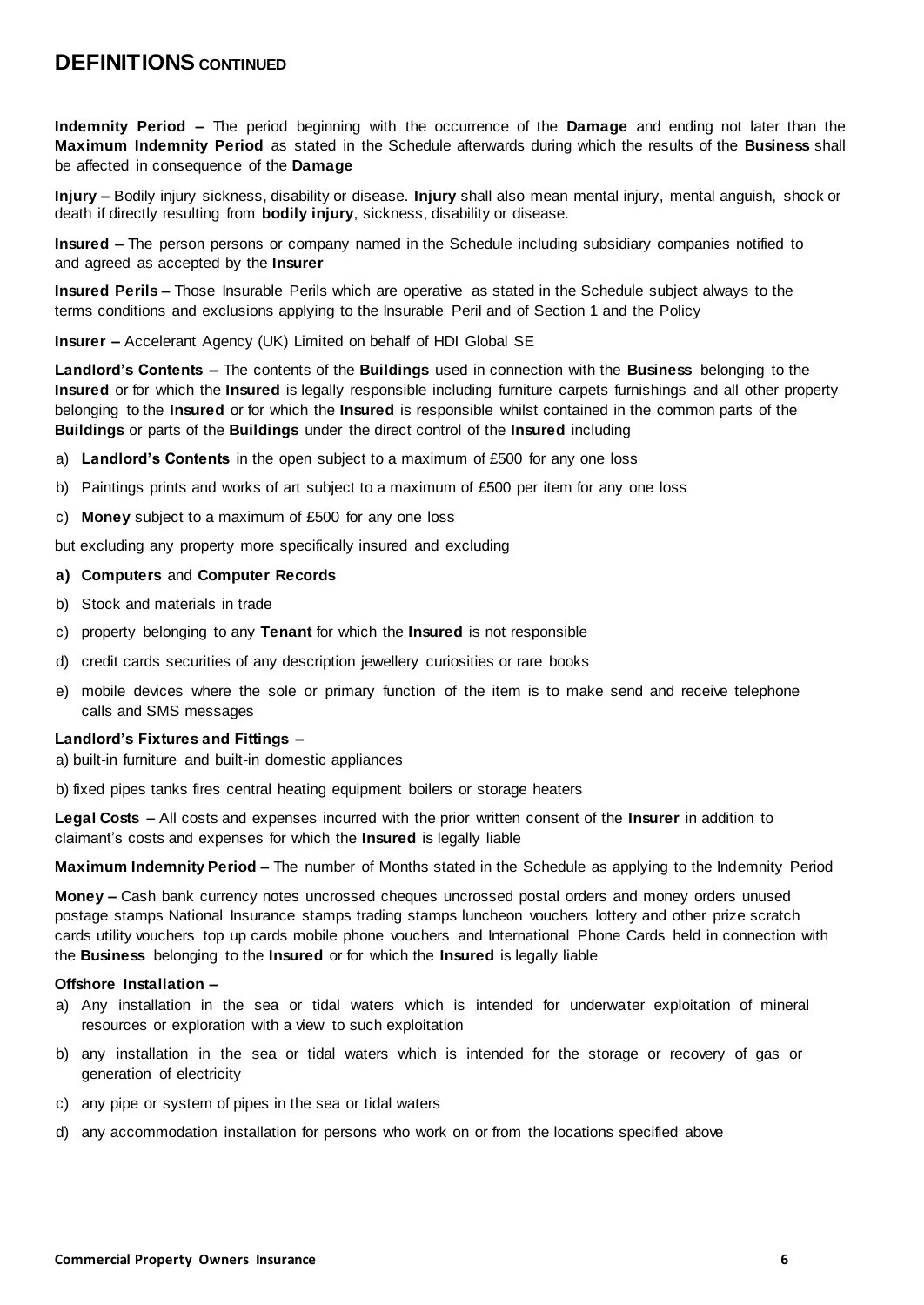# **DEFINITIONS CONTINUED**

### **Pollution or Contamination –**

- a) All Pollution or Contamination of buildings or other structures or of water or land or the atmosphere and
- b) all **Injury** loss or damage directly or indirectly caused by such Pollution or Contamination but only to the extent that **you** can show;
	- i. The **pollution or Contamination** was a direct result of a sudden, specific and identifiable event occurring within the **Territorial Limits**;
	- ii. The **Pollution or Contamination** became known to the **Insured** within 72 hours of its commencement and is notified in accordance with the policy's notification provisions;
	- iii. Was not the direct result of the **Insured** failing to take reasonable precautions to prevent such **Pollution or Contamination**.

All Pollution or Contamination which arises out of one incident shall be deemed to have occurred at the time such incident takes place

**Premises –** The **Buildings** and the land inside the boundaries at the risk address stated in the Schedule

**Principal –** Any person firm company ministry or authority for whom the **Insured** is undertaking work

**Products Supplied –** Any goods or other property including containers packaging labelling and instructions for use sold supplied delivered erected repaired serviced altered treated installed processed manufactured or tested by the **Insured** in connection with the **Business**

### **Property –**

- a) **Buildings Landlord's Contents** and in respect of Section 1 of the Policy such other items to which cover is expressly extended in Section 1 of the Policy or Schedule
- b) in respect of Section 6 of the Policy land and/or **Buildings** owned or occupied by the **Insured** or otherwise for which the **Insured** is legally responsible

The **Insurer** agrees to accept the classification under which any **Property** has been entered in the books of the **Insured**

**Rent Receivable –** The money paid or payable to the **Insured** by **Tenants** for accommodation and services provided in the course of the **Business** at the **Premises**

**Solicitors' Fees –** Solicitors' Fees incurred with the Insurer's prior written consent for the representation of the **Insured** at any Coroner's Inquest or Fatal Accident Inquiry or at proceedings in any court of summary jurisdiction in respect of any occurrence which may be the subject of indemnity under Sections 3 and 4

**Standard Rent Receivable –** The **Rent Receivable** during the period immediately before the date of the **Damage**  which corresponds with the **Indemnity Period**

**Tenant(s) –** The tenant or lessee(s) of any **Building**

**Territorial Limits –** Great Britain Northern Ireland the Isle of Man and the Channel Islands

**Terrorism –** Acts of persons acting on behalf of or in connection with any organisation which carries out activities directed towards the overthrowing or influencing by force or violence of Her Majesty's government in the United Kingdom or any other government de jure or de facto

**Unoccupied –** Any **Building** or part of any **Building** which is empty or not in use by the **Insured** or any **Tenants** of the **Insured** for more than 30 consecutive days

**Virus or Similar Mechanism –** Program code programming instruction or any set of instructions intentionally constructed with the ability to damage interfere with or otherwise adversely affect computer programs data files or operations whether involving self-replication or not including but not limited to trojan horses worms and logic bombs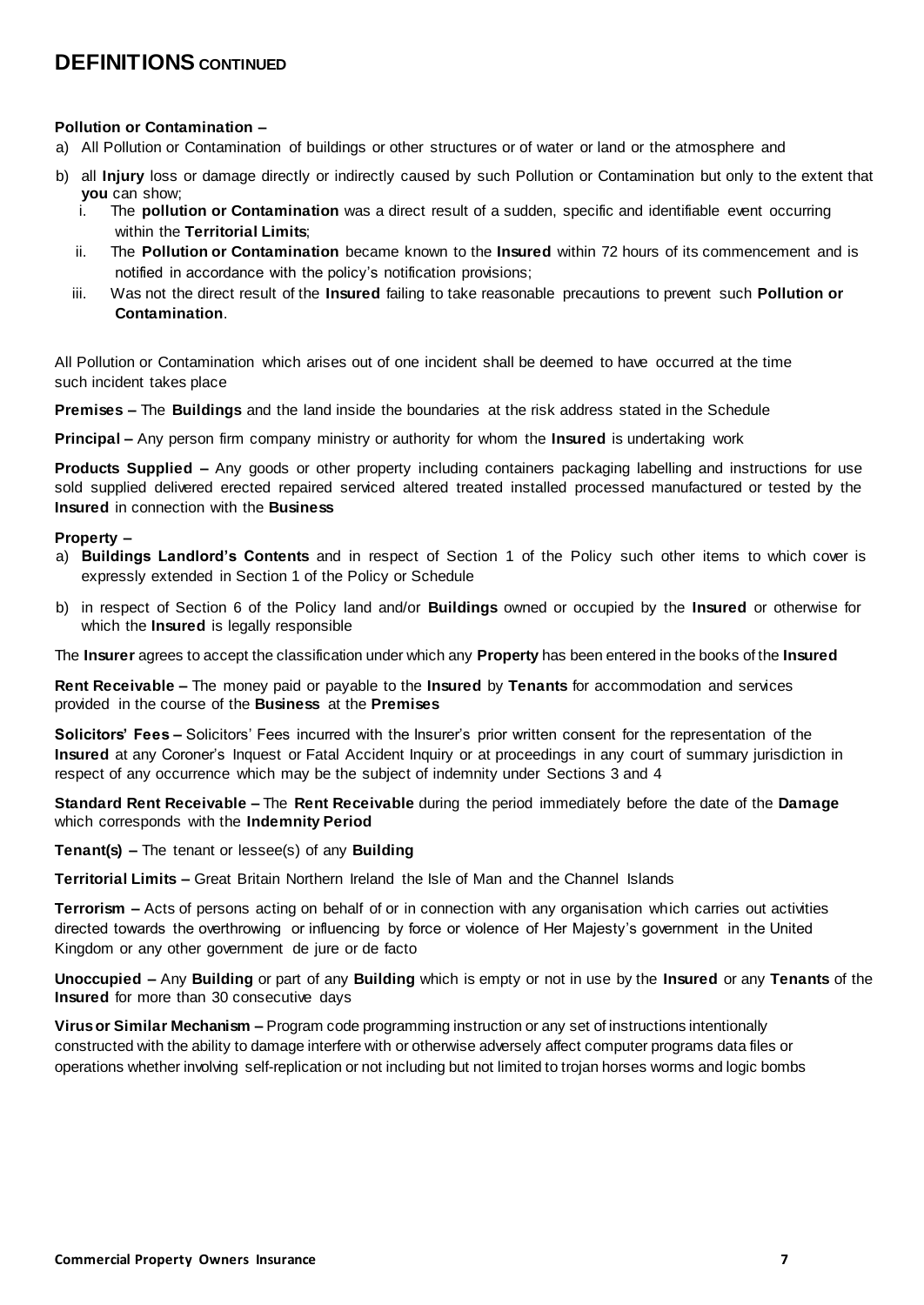# **GENERAL CONDITIONS**

1)Fraud

If the Insured makes a fraudulent claim under this Policy, the Insurer:

- i) Is not liable to pay the claim; and
- ii) May recover from the Insured any sums paid by the Insurer to the Insured in respect of the claim; and
- iii) May by notice to the Insured treat the contract as having been terminated with effect from the time of the fraudulent act.

If the Insurer exercises its right under clause (iii) above:

- i) The Insurer shall not be liable to the Insured in respect of a relevant event occurring after the time of the fraudulent act. A relevant event is whatever gives rise to the Insurer's liability under the insurance contract (such as the occurrence of a loss, the making of a claim, or the notification of a potential claim); and,
- ii) The Insurer need not return any of the premiums paid.
- 2) Reasonable Care The Insured shall
- a) take all reasonable precautions to prevent or diminish loss destruction damage or injury
- b) take all reasonable steps to comply with statutory requirements obligations and regulations imposed by any authority
- **c)** exercise care in the selection and supervision of **Employees**
- d) maintain all **Buildings** ways works machinery and plant in sound condition

As soon as possible after discovery of any defect or danger the **Insured** shall cause such defect or danger to be made good or remedied and in the meantime shall cause such additional precautions to be taken as the circumstances may require

3) Alteration

This Policy shall cease to be in force from the date of the alteration if

a) any alteration is made either in the **Business** or at the **Premises** or to any **Property** insured after the commencement of the insurance that increases the risk of loss destruction damage or injury

or

b) the **Insured's** interest ceases except by will or operation of law or

c) the **Business** is wound up or carried on by a liquidator or receiver or permanently

discontinued unless the **Insurer** has agreed in writing to accept such alteration

4) Payment of Premium

It is a condition precedent to the **Insurer's** liability that

- a. the premium for the Policy or any endorsement attaching to the Policy shall be paid when due
- b. if the premium for the Policy or endorsement is payable by instalments then
	- i. each instalment shall be paid when due or
	- ii. where a notice has been issued requiring the outstanding amount must be paid by a specific date then such payment is made by that date
- 5) Cancellation
	- **a.** Cancellation by the **Insured**
		- i. Cooling off cancellation rights

The **Insured** has the right to cancel the insurance from inception within 14 days of the receipt of the documents at the start of the insurance ("the cooling off period") if the cover does not meet their requirements by returning all documents and any certificate to the Broker Intermediary or Agent who arranged the Policy

The **Insurer** shall return any premium paid in full within 30 days of the receipt of the notice of cancellation from the Broker Intermediary or Agent if the cover is cancelled either

–before the inception date or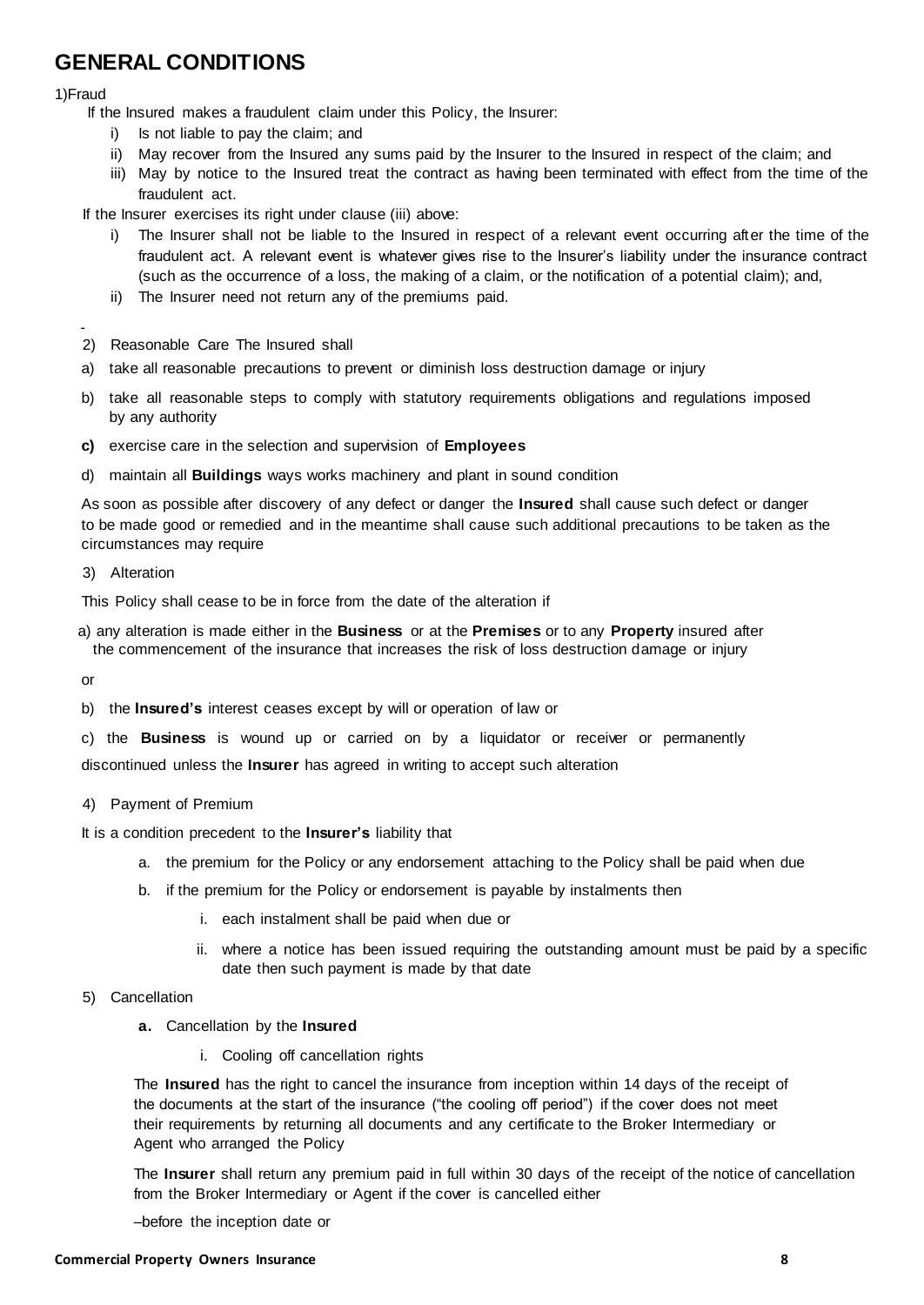## **GENERAL CONDITIONS CONTINUED**

- within the 14 day cooling off period provided that no claim has been made or incident advised that could give rise to a claim in these circumstances no return of premium will be made
	- ii. Cancelling the Policy after the cooling off period

The **Insured** may cancel the insurance at any other time by contacting the Broker Intermediary or Agent who arranged the Policy

On receipt of the notification from the Broker Intermediary or Agent the **Insurer** will cancel the Policy and provide a proportionate return of the premium in respect of the unexpired period of insurance provided that no claim has been made or incident advised that could give rise to a claim in these circumstances no return of premium will be made

- **b)** Cancellation by the **Insurer**
	- i. Non-payment of Premium

If the **Insurer** has not received the premium in accordance with the terms of Condition 5) Payment of Premium the **Insurer** will cancel the Policy by giving 7 days' notice in writing by letter to the **Insured** at the **Insured's** last known address

The insurance will end immediately the 7 days' notice runs out

If the **Insured** has just incepted the Policy or renewed the Policy with the **Insurer** and the premium is unpaid then the **Insurer** will cancel the insurance from the inception or renewal date

ii. Cancellation for any other reason

The **Insurer** may cancel the Policy or any section or endorsement by giving 30 days' notice in writing by letter to the **Insured** at the **Insured's** last known address

The **Insurer** does not have to give a reason for the cancellation although valid reasons for doing so may include but are not limited to the following

- the **Insured** has not provided to the Broker Intermediary or Agent the information or documents the **Insurer** has requested as part of the terms and conditions in providing the insurance
- the **Insured** has not met the terms and conditions contained in this document of insurance including those shown on their Schedule
- where the **Insured** does not comply with any of the different policy terms and conditions imposed by the **Insurer** as a result of the identification of misrepresentation as detailed in Fair Presentation
- where an alteration is made to the **Business** the **Premises** or the **Property** or where the **Insured's** interest ceases unless agreed by the **Insurer** as detailed in General Condition 4) Alteration
- –where the survey arranged by the **Insurer** has identified additional risks which were not evident to the **Insurer** prior to the survey or where the **Insured** have not complied with the **Insurer's** acceptance criteria nor with the timely completion of any risk improvements as detailed in General Condition 10) Subject to Survey
- The **Insured** has behaved in a manner that makes it inappropriate for the **Insurer** to continue the insurance, e.g. the **Insured** harassing or showing abusive or threatening behaviour towards the **Insurer's** staff or the **Insurer's** appointed representatives

The insurance will end immediately the 30 days' notice runs out

If the **Insured** has just incepted the Policy or renewed the Policy with the **Insurer** and the premium is unpaid then the **Insurer** will cancel the insurance from the inception or renewal date

The **Insurer** will provide a proportionate return of premium in respect of the unexpired period of insurance of the Policy or Section other than in circumstances listed below

–where the **Insurer** identifies fraud as detailed in General Condition 2) Fraud

– where a claim has been made or incident advised that could give rise to a claim

in these circumstances no premium shall be returned by the **Insurer**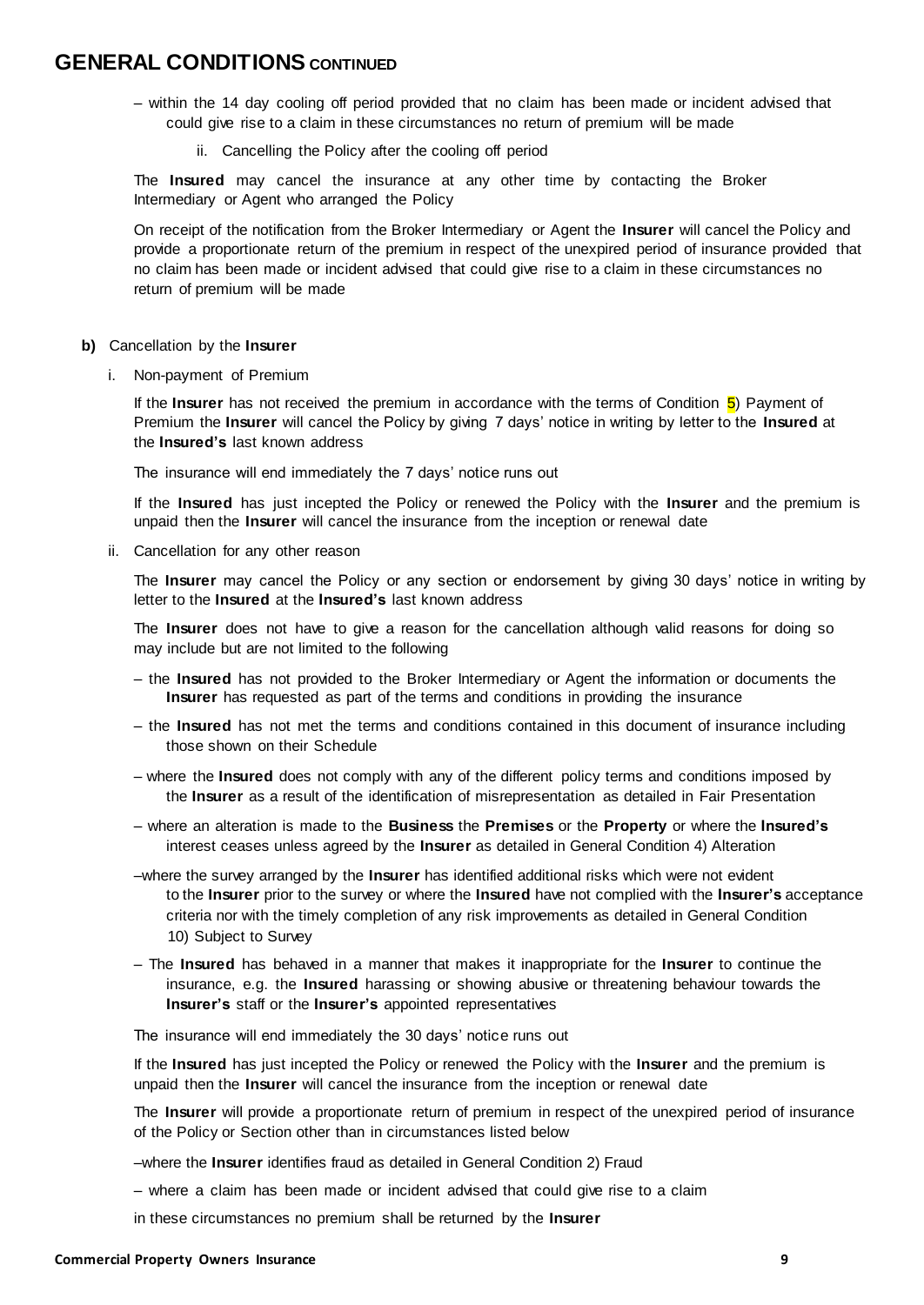# **GENERAL CONDITIONS CONTINUED**

### 7) Choice of Law

Both parties to this contract have a choice as to which law should be applied. In the absence of written agreement to the contrary English law applies to this contract

The parties agree to submit to the exclusive jurisdiction of the English courts

8) Observance of Terms

It is a condition precedent to the **Insurer's** liability that the **Insured** shall observe the terms of the Policy so far as they relate to anything to be done or complied with

9) Legal Representatives

In the event of the death of the **Insured** the **Insurer** will indemnify the **Insured's** legal personal representatives in respect of liability at law previously incurred by the **Insured** provided they observe fulfil and be subject to the terms conditions and limitations of the Policy to the extent that they can apply

10) Subject to Survey

If any insurance by the Policy either at inception or subsequent renewal has been granted subject to the completion of a survey of the **Premises** or if following notification of a claim or an alteration to the **Business** or the **Premises** or to any **Property** under the Policy the **Insurer** requires a survey

- a) then pending completion of such survey the terms conditions exclusions and limits as specified in the Policy and Schedule shall apply
- b) if following completion of the survey and in the opinion of the **Insurer** this has identified additional risks which were not evident to the **Insurer** prior to the survey then the **Insurer** reserves the right to alter or amend the terms and conditions of the Policy or to suspend or withdraw cover immediately
- c) the continuation of cover after the survey by the **Insurer** shall be subject to the **Insured** complying with the **Insurer's** acceptance criteria and the completion of any risk improvements required within the time frame agreed with the **Insurer** otherwise the **Insurer** may at its option invoke the Cancellation Condition
- 11) Third Party Rights

A person or company who is not a party to the Policy has no right under the Contracts (Rights of Third Parties) Act 1999 to enforce any clause or term of the Policy but this does not affect any right or remedy of a third party which exists or is available apart from that Act

The **Insured** shall not assign or transfer their rights under the Policy without the written agreement of the **Insurer**

12) Limit of Indemnity

All the Sums Insured Limits of Indemnity and any other restrictions on the amount of the **Insurer's** liability stated in the Policy shall apply as maximum limits to the **Insurer's** liability irrespective of the number of persons entitled to indemnity under the Policy

For the purposes of the Sums Insured Limits of Indemnity and any other restrictions on the amount of the **Insurer's** liability the **Insured** and all other persons entitled to be indemnified under the Policy shall be treated as one party or legal entity so that there shall be only a single contract of insurance between the **Insurer** as one party and the **Insured** and all other persons entitled to be indemnified as the other party

### 13) Unoccupied Buildings

It is a condition precedent to the **Insurer's** liability that when any **Building** or portion thereof becomes **Unoccupied**

- a) the **Insured** must give immediate notice in writing to the **Insurer** of such unoccupancy and when any **Building** or portion thereof becomes re-occupied
- b) the **Insured** or their authorised representative will
- i. ensure all the main services are turned off or disconnected (except the electricity supply to maintain any fire or intruder alarm system) or
- ii. as an alternative to b) i. above leave the main services turned on to keep the central heating system working at a minimum temperature of 5°c during the period 1st October to 1st April each year always provided that outside this period condition i. will apply

### **Commercial Property Owners Insurance 10**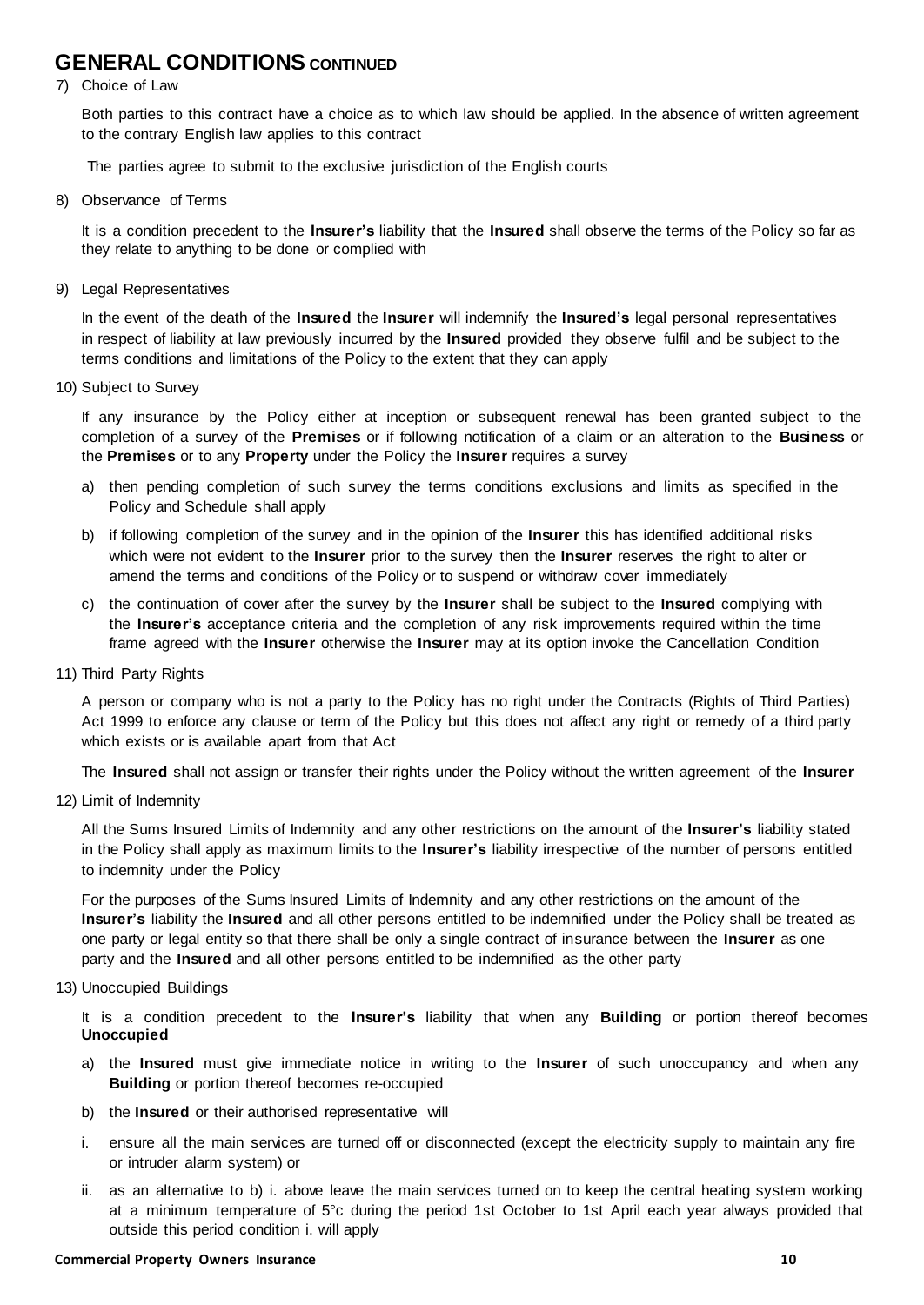# **GENERAL CONDITIONS** CONTINUED

- **iii.** carry out a thorough inspection of the **Premises** on at least a weekly basis and carry out immediately any work necessary to maintain the security of the **Premises**
- iv. remove all refuse and waste materials from the **Premises** following such inspection
- v. maintain a written record of such inspections
- vi. ensure the **Premises** are secured against unlawful entry

### Special Provision

where the **Insured** or their authorised representative comply with paragraph b) ii. of this Condition during the period from 1st October to 1st April each year the **Insurer** will not apply exclusion b) of **Insured Peril** 11) Escape of Water and **Insured Peril** 12) Accidental escape of water from any automatic sprinkler installations (where shown as operative in the Schedule)

14) Insured's Contribution

Where stated in the Schedule the **Insured** shall be responsible for paying an **Excess** in relation to each claim made by the **Insured** under this Policy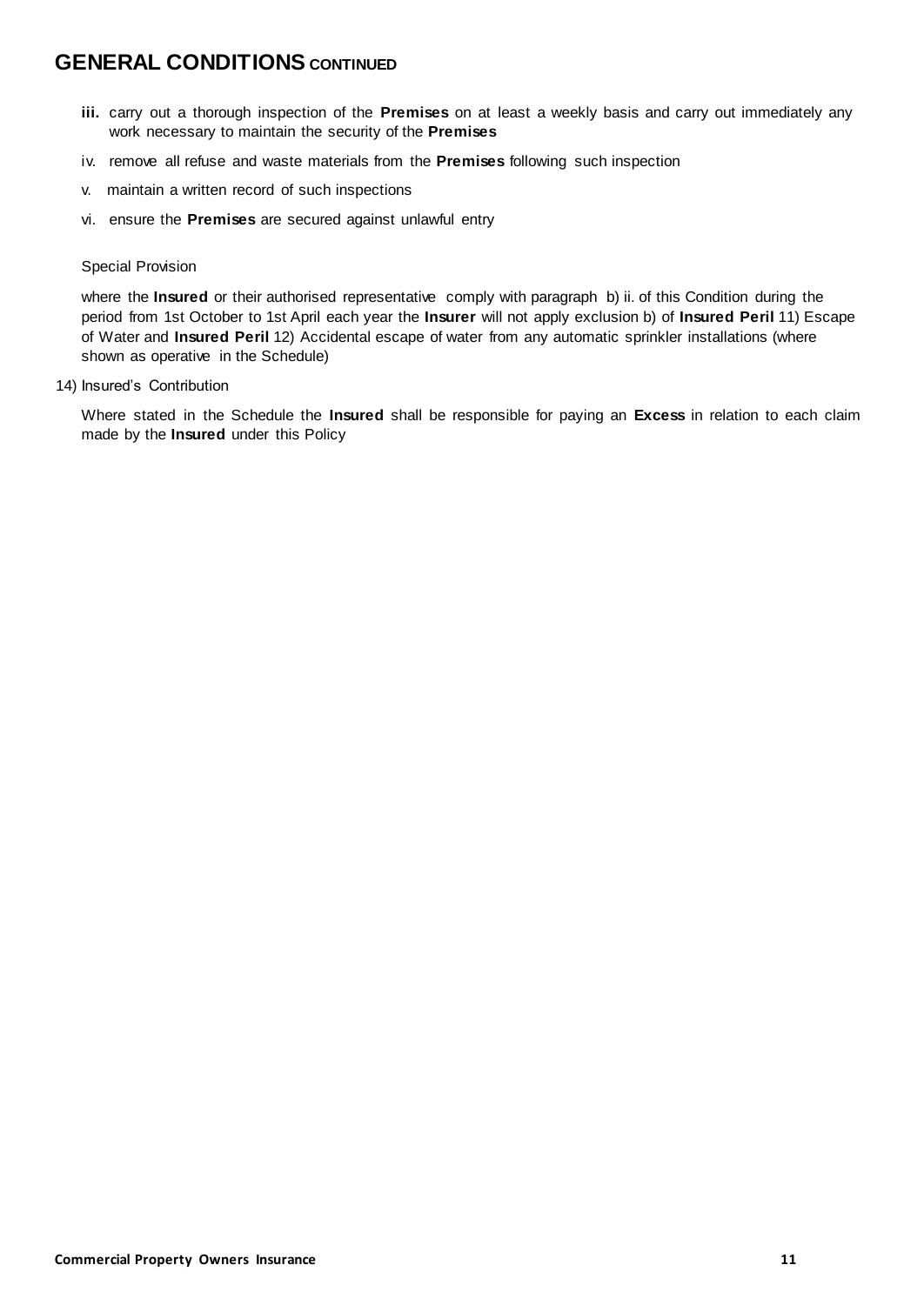# <span id="page-11-0"></span>**GENERAL EXCLUSIONS**

This Policy does not cover

1) War Government Action Radioactive Contamination and Sonic Bangs

Damage to any property whatsoever or any loss or expense whatsoever resulting or arising therefrom or any **Consequential Loss** or any legal liability of whatsoever nature directly or indirectly caused by or contributed to by or arising from

- a) war invasion act of foreign enemy hostilities (whether war be declared or not) civil war rebellion revolution insurrection or military or usurped power
- b) nationalisation confiscation requisition seizure or destruction by the government or any public authority
- c) ionising radiations or contamination by radioactivity from any nuclear fuel or from any nuclear waste from the combustion of nuclear fuel
- d) the radioactive toxic explosive or other hazardous properties of any explosive nuclear assembly or nuclear component thereof
- e) pressure waves caused by aircraft and other aerial devices travelling at sonic or supersonic speeds
- 2) Terrorism and Civil Commotion

**Damage** to any **Property** whatsoever or any loss or expense whatsoever resulting or arising therefrom or any **Consequential Loss** directly or indirectly caused by or contributed to by or arising from

### **a) Terrorism**

b) civil commotion in Northern Ireland

In any action suit or other proceedings where the **Insurer** alleges that by reason of this Exclusion as far as it relates to **Terrorism** any **Damage** or resulting loss or expense or **Consequential Loss** is not covered by the Policy the burden of proving that such **Damage** loss expense or **Consequential Loss** is covered shall be upon the **Insured**

3) Date Recognition

Damage or **Consequential Loss** of whatsoever nature or liability for damages attaching to the **Insured** or any associated costs relating thereto arising directly or indirectly from or consisting of the failure or inability of any

- a) computer data processing equipment microchip integrated circuit or any similar device or any computer software or computer firmware
- b) media or systems used in connection with any of the above

whether the property of the **Insured** or not

- i. to recognise correctly any date as its true calendar date
- ii. to capture save or retain and/or correctly to manipulate interpret or process any data or information or command or instruction as a result of treating any date otherwise than as its true calendar date

but

- **a)** in respect of Section 1 and Section 2 this shall not exclude subsequent **Damage** not otherwise excluded which itself results from the **Insured Perils**
- b) this exclusion shall not apply to Section 4
- 4) Marine Policies

Damage to **Property** which at the time of the happening of the **Damage** is insured by or would but for the existence of this Policy be insured by any marine policy or policies except in respect of any excess beyond the amount which would have been payable under the marine policy or policies had this Policy not been effected

5) Computer Virus

Damage to any computer or other equipment or component or system or item which processes stores transmits or receives data or any part thereof whether tangible or intangible (including but without limitation any information or programs or software) and whether the property of the **Insured** or not where such damage is caused by **Virus or Similar Mechanism** or **Hacking** or **Denial of Service Attack** or **Consequential Loss** directly or indirectly caused by or arising from **Virus or Similar Mechanism** or **Hacking** or **Denial of Service Attack**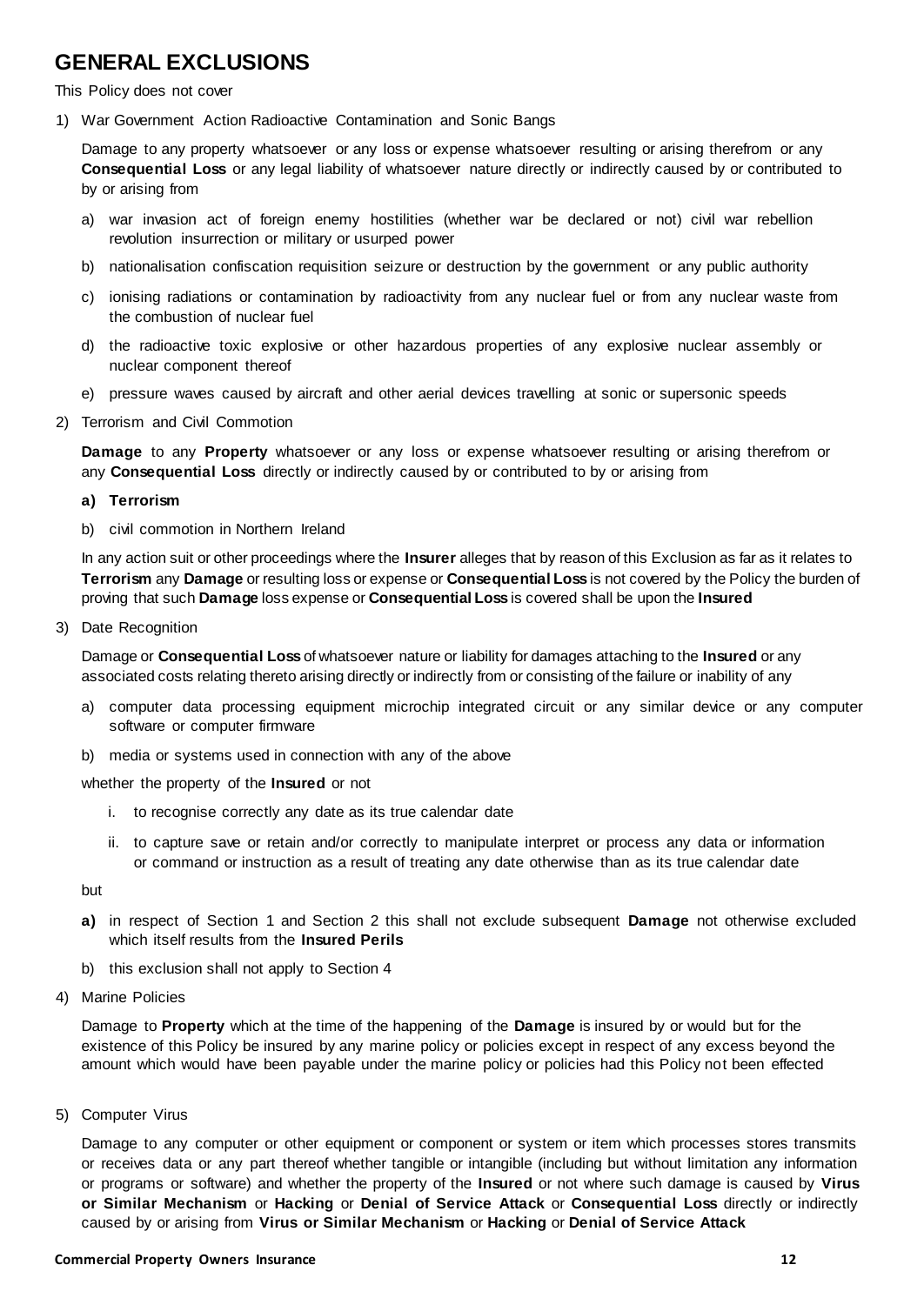# **GENERAL EXCLUSIONS CONTINUED**

### 6) Illegal Deliberate and Criminal Activities

Damage or **Consequential Loss** of whatsoever nature or liability for damages attaching to the **Insured** or any associated costs relating thereto arising directly or indirectly from

- a) damage or liability caused as a result of the **Premises** being used for illegal activities
- b) deliberate or criminal acts

### by the **Insured** the **Insured's** family or **Employee(s)**

7) Sanctions

(not applicable to Section 3 - Property Owners Liability - Extension 8)

The Insurer shall not be deemed to provide cover and shall not be liable to pay any claim or provide any benefit hereunder to the extent that the provision of such cover payment of such claim or provision of such benefit would expose the Insurer to any sanction prohibition or restriction under the United Nations resolutions or the trade or economic sanctions laws or regulations of the European Union United Kingdom or United States of America.

- 8) Micro-organism Clause
- Damage or **Consequential Loss** of whatsoever nature or liability directly or indirectly arising out of or relating to mould, mildew, fungus, spores or other microorganism of any type, nature, or description, including but not limited to any substance whose presence poses an actual or potential threat to human health
- 9) Electronic Data
	- (a) The insurance by this Policy does not cover loss, damage, destruction, distortion, erasure, corruption or alteration of Electronic Data from any cause whatsoever (including but not limited to Computer Virus) or loss of use, reduction in functionality, cost, expense of whatsoever nature resulting therefrom, regardless of any other cause or event contributing concurrently or in any other sequence to the loss.

Electronic Data means facts, concepts and information converted to a form useable for communications, interpretation or processing by electronic and electromechanical data processing or electronically controlled equipment and includes programmes, software and other coded instructions for the processing and manipulation of data or the direction and manipulation of such equipment.

Computer Virus means a set of corrupting, harmful or otherwise unauthorised instructions or code including a set of maliciously introduced unauthorised instructions or code, programmatic or otherwise, that propagate themselves through a computer system or network of whatsoever nature. Computer Virus includes but is not limited to "trojan horses", "worms" and "time or logic bombs".

- (b) However, in the event that a Peril listed below results from any matters described in paragraph (a) above, this insurance, subject to all its terms, conditions and exclusions, will cover physical damage occurring during the Policy Period of Insurance to the Property Insured by this Policy directly caused by such listed Peril.
	- Listed Perils:

Fire

Explosion

### Electronic Data Processing Media Valuation

Should electronic data processing media insured by this Policy suffer physical loss or damage insured by this Policy, then the basis of valuation shall be the cost of the blank media plus the costs of copying the Electronic Data from back-up or from originals of a previous generation. These costs will not include research and engineering nor any costs of recreating, gathering or assembling such Electronic Data. If the media is not repaired, replaced or restored the basis of valuation shall be the cost of the blank media. However this insurance does not insure any amount pertaining to the value of such Electronic Data to the Insured or any other party, even if such Electronic Data cannot be recreated, gathered or assembled.

### 10) Chemical and Biological

Damage or **Consequential Loss** of whatsoever nature or liability directly or indirectly caused by, resulting from or in connection with the actual or threatened malicious use of pathogenic or poisonous biological or chemical materials regardless of any other cause or event contributing concurrently or in any other sequence thereto.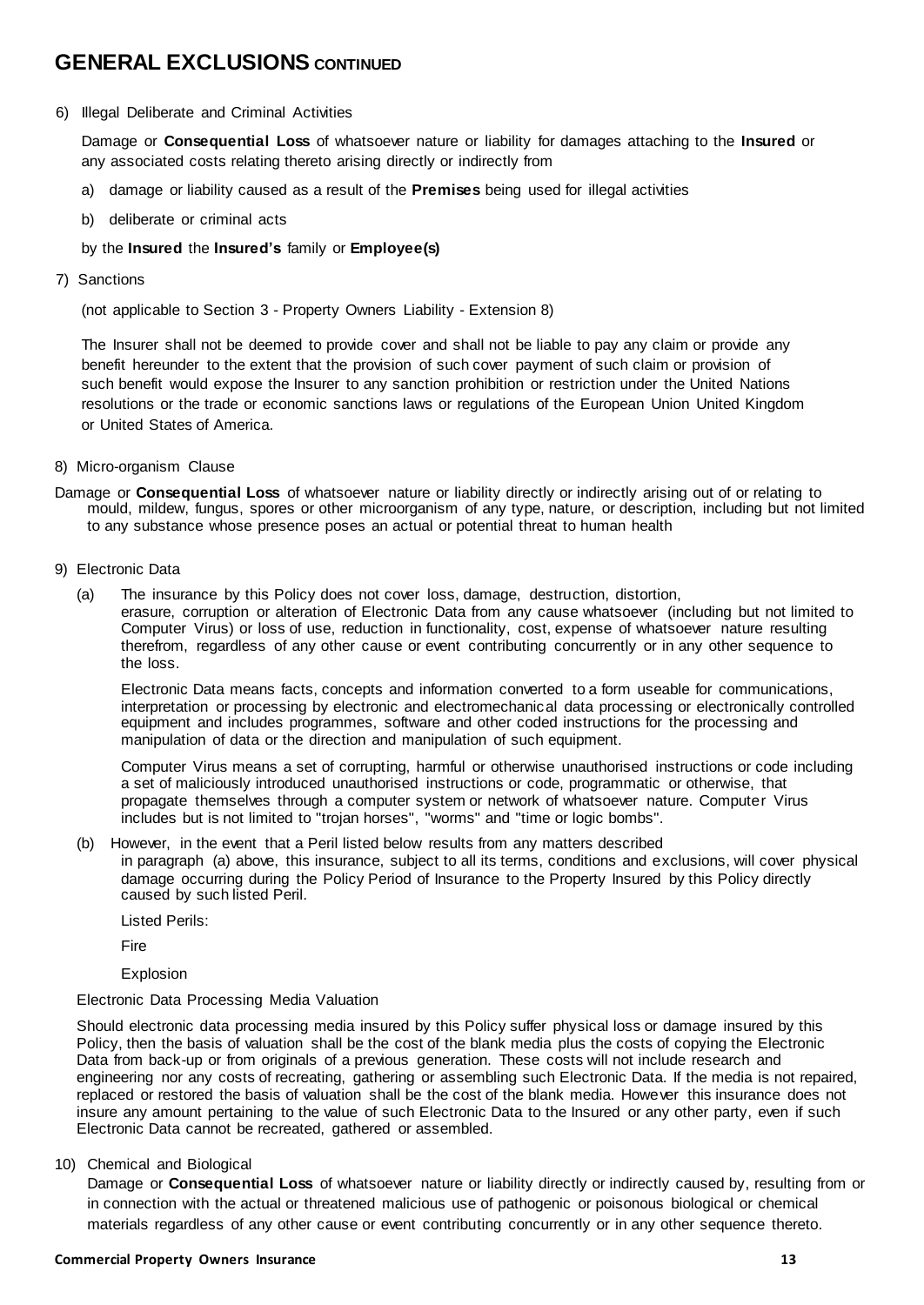# **GENERAL EXCLUSIONS CONTINUED**

### 11) Asbestos

Damage or **Consequential Loss** of whatsoever nature or liability or any liability of whatsoever nature arising from or caused by any work involving the manufacture, mining, processing, use, installation, storage, removal, stripping out, demolition, disposal, distribution, inspection or testing of or exposure to asbestos, asbestos fibres, asbestos dust or asbestos-containing materials.

12) Indirect Loss

Damage or **Consequential Loss** of whatsoever nature or liability for any loss or damage that is not directly associated with the incident that caused you to claim.

- 13) Existing Damage
- Damage or **Consequential Loss** of whatsoever nature or liability for any loss or damage occurring before or arising from an event before the beginning of the Period of Insurance.
- 14) Loss of Value

Damage or **Consequential Loss** of whatsoever nature for any reduction in value of the property insured following repair or replacement paid for under this Policy.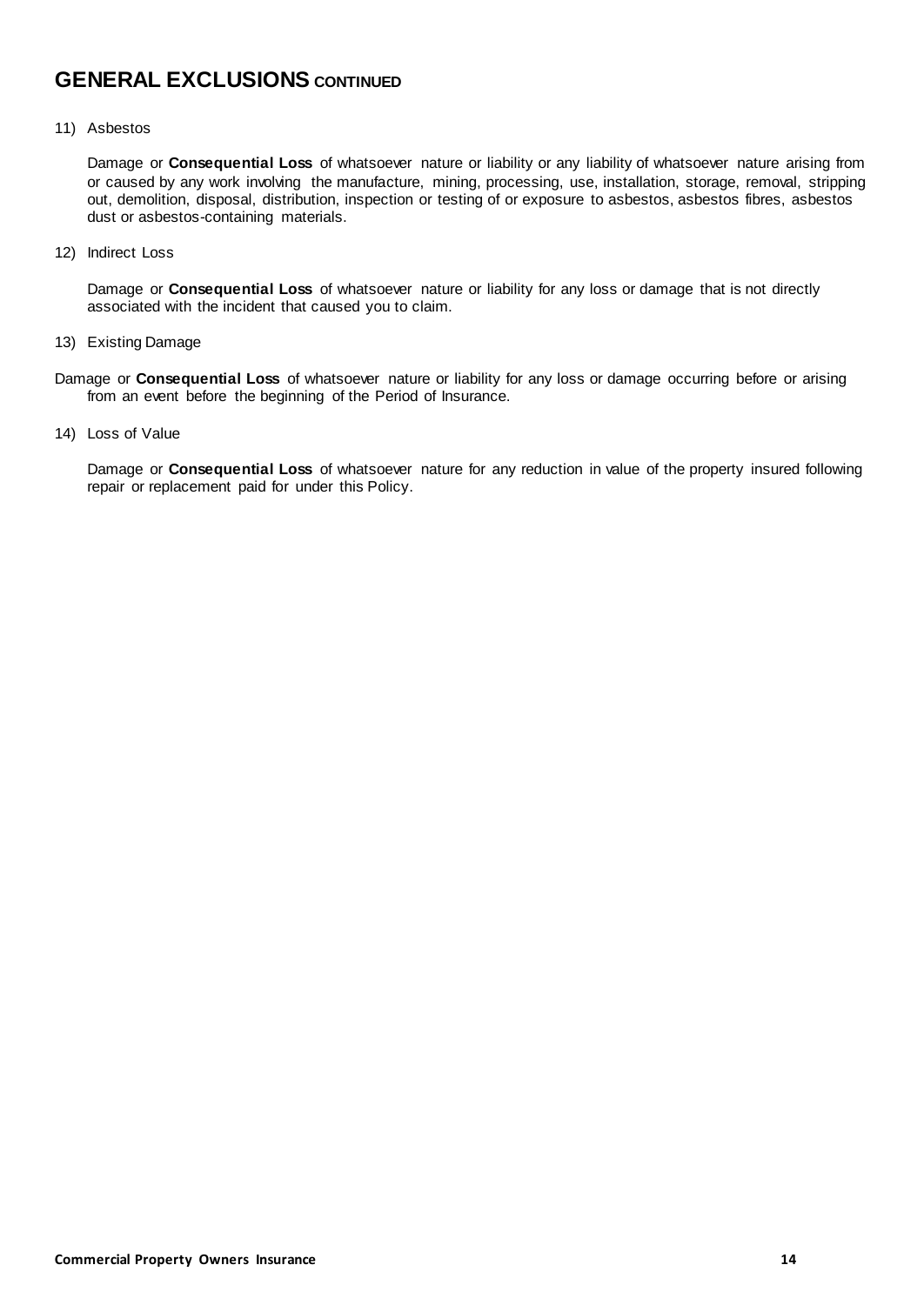# <span id="page-14-0"></span>**SECTION 1 – MATERIAL DAMAGE**

In the event of **Damage** to **Property** insured at the **Premises** from an **Insured Peril** during the Period of Insurance the **Insurer** will indemnify the **Insured** for the loss or amount of **Damage** or at its option replace or reinstate such **Property** in accordance with the provisions of the Policy and provided that during the Period of Insurance the liability of the **Insurer** under this Section shall not exceed the lesser of

- **a)** in respect of any item its Sum Insured or Limit stated in the Policy or the Schedule at the time of the **Damage**
- b) the Sum Insured or Limit remaining after deduction for any other **Damage** in the same Period of Insurance unless the **Insurer** has agreed to reinstate any such Sum Insured or Limit

### **Insurable Perils**

The following are the Insurable Perils operative as **Insured Perils** if stated in the Schedule

1) Fire

Excluding damage caused by

- a) its own spontaneous fermentation or heating or its undergoing any heating process or any process involving the application of heat
- b) explosion resulting from fire
- 2) Lightning
- 3) Explosion

Excluding damage caused by the bursting by steam pressure of a boiler economiser or other vessel machine or apparatus in which internal pressure is due to steam only belonging to or under the control of the **Insured**

However this exclusion does not apply to **Damage** caused by the explosion of any boiler or gas used only for domestic purposes

- 4) Aircraft or other aerial devices or articles dropped from them
- 5) Earthquake and subterranean fire
- **6)** Riot civil commotion strikers locked out workers persons taking part in labour disturbances or malicious persons Excluding damage
	- a) arising from cessation of work or due to confiscation nationalisation seizure requisition or destruction by order of the government or any public authority
	- b) by theft or attempted theft
	- **c)** caused by malicious persons whilst any **Building** is **Unoccupied**
	- d) caused by a **Tenant** or their family occupying the **Building** or portion of any **Building** for residential purposes
- 7) Theft or attempted theft involving entry to or exit from the **Buildings** at the **Premises** by forcible and violent means or actual or threatened hold up assault or violence

### Excluding

- a) loss from any structure which is incapable of being locked
- **b)** damage
	- i. in respect of **Property** in the open
	- **ii.** whilst any **Building** is **Unoccupied**
	- **iii.** expedited or in any way brought about by the **Insured** or any partner director or **Employee** of the **Insured**
	- iv. caused by a **Tenant** or their family occupying the **Building** or portion of any **Building** for residential purposes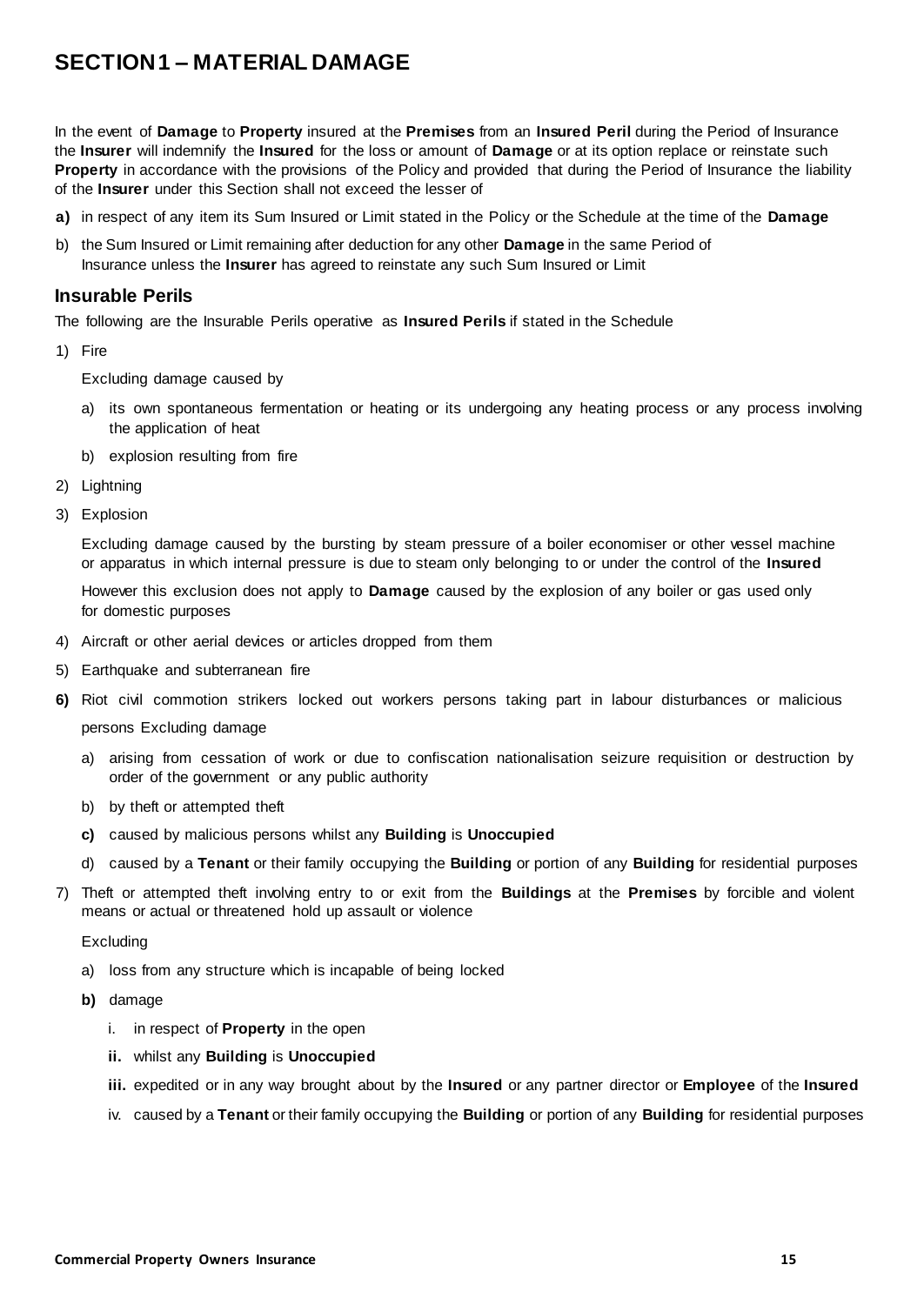### 8) Storm

Excluding damage

- a) caused by frost subsidence ground heave or landslip
- b) attributable solely to change in the water table level
- **c)** to fences gates and moveable **Property** in the open or in open fronted or open sided **Buildings**
- **d)** whilst any **Building** is **Unoccupied**
- 9) Flood

Excluding damage

- a) caused by frost subsidence ground heave or landslip
- b) attributable solely to change in the water table level
- **c)** to fences gates and moveable **Property** in the open or in open fronted or open sided **Buildings**
- 10) Impact by
	- a) any road vehicles or animals
	- b) falling trees or boughs
	- c) breakage or collapse of aerials or satellite dishes
	- Excluding damage by lopping pruning or felling of trees
- **11)** Escape of water from any tank apparatus or pipe or escape of oil from any fixed oil-fired heating installation Excluding damage
	- a) by water discharged or leaking from any automatic sprinkler installation
	- **b)** whilst any **Building** is **Unoccupied**
	- c) caused by subsidence ground heave or landslip
	- d) for subsidence ground heave or landslip caused by the escape of water
- 12) Accidental escape of water from any automatic sprinkler

installation Excluding damage occasioned by or attributable to

- a) heat caused by fire
- **b)** any **Building** being **Unoccupied**
- c) repairs alterations or extensions to the **Buildings** and/or sprinkler installations

### **13)** Accidental damage

Excluding damage

- a) caused by any other Insurable Peril
- b) to a **Building** or structure caused by its own collapse or cracking
- c) to **Property** insured caused by **Pollution or Contamination** other than **Damage** caused by
	- **i. Pollution or Contamination** which itself results from fire or explosion
- d) to **Property** resulting from its undergoing any process of production packing treatment testing commissioning servicing adjustment or repair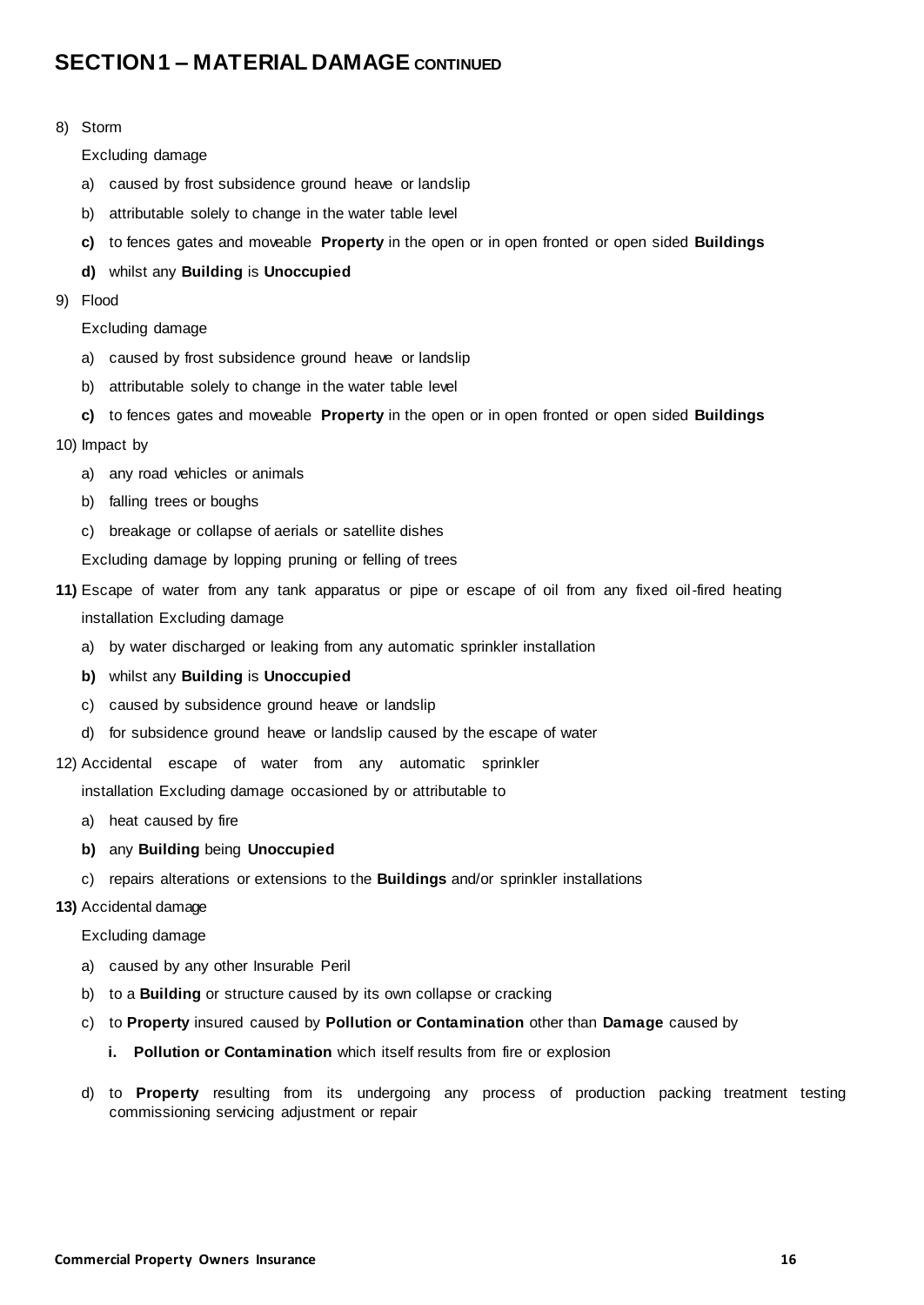- e) to **Property** insured caused by or consisting of
	- i. inherent vice latent defect gradual deterioration wear and tear erosion corrosion frost or change in water table level
	- ii. its own faulty or defective design or materials
	- **iii.** faulty or defective workmanship operational error or omission

but this shall not exclude subsequent **Damage** which results from a cause not otherwise excluded

- f) caused by
	- i. rust wet or dry rot shrinkage evaporation loss of weight dampness dryness marring scratching
	- ii. scratching tearing or fouling by pets or domesticated animals
	- iii. vermin or insects
	- iv. change in temperature colour flavour texture or finish
	- v. joint leakage failure of welds cracking fracturing collapse or overheating of boilers economisers superheaters pressure vessels or any range of steam and feed piping connected to them
	- vi. mechanical or electrical breakdown or derangement in respect of the particular machines apparatus or equipment in which the breakdown or derangement originates

but this shall not exclude subsequent **Damage** which itself results from a cause not otherwise excluded

- g) caused by disappearance unexplained or inventory shortage misfiling or misplacing of information
- h) caused by acts of fraud or dishonesty
- i) occasioned by delay embargo nationalisation confiscation requisition seizure or destruction by the government or any public authority
- j) caused by electrical or magnetic disturbance or erasure of electronic records

**14)** Subsidence ground heave or landslip Excluding damage

- a) to outbuildings yards pipes cables wires ducting car parks roads pavements walls gates fences swimming pools tennis courts and children's play areas unless the structure of the main building or buildings at the risk address stated in the Schedule is also affected at the same time by the same cause
- b) to solid floor slabs or damage resulting from their movement unless the foundations beneath the outside walls of the main building or buildings at the risk address stated in the Schedule are also affected at the same time by the same cause
- c) arising from the settlement or movement of made-up ground or by coastal or river erosion
- **d)** occurring as a result of the construction demolition structural alteration or structural repair of any property at the **Premises**
- e) arising from normal settlement or bedding down of new structures
- f) which originated prior to the granting of this cover
- g) caused by faulty or defective workmanship materials or design
- h) caused by fire subterranean fire explosion earthquake
- i) recoverable under any warranty or guarantee including NHBC guarantee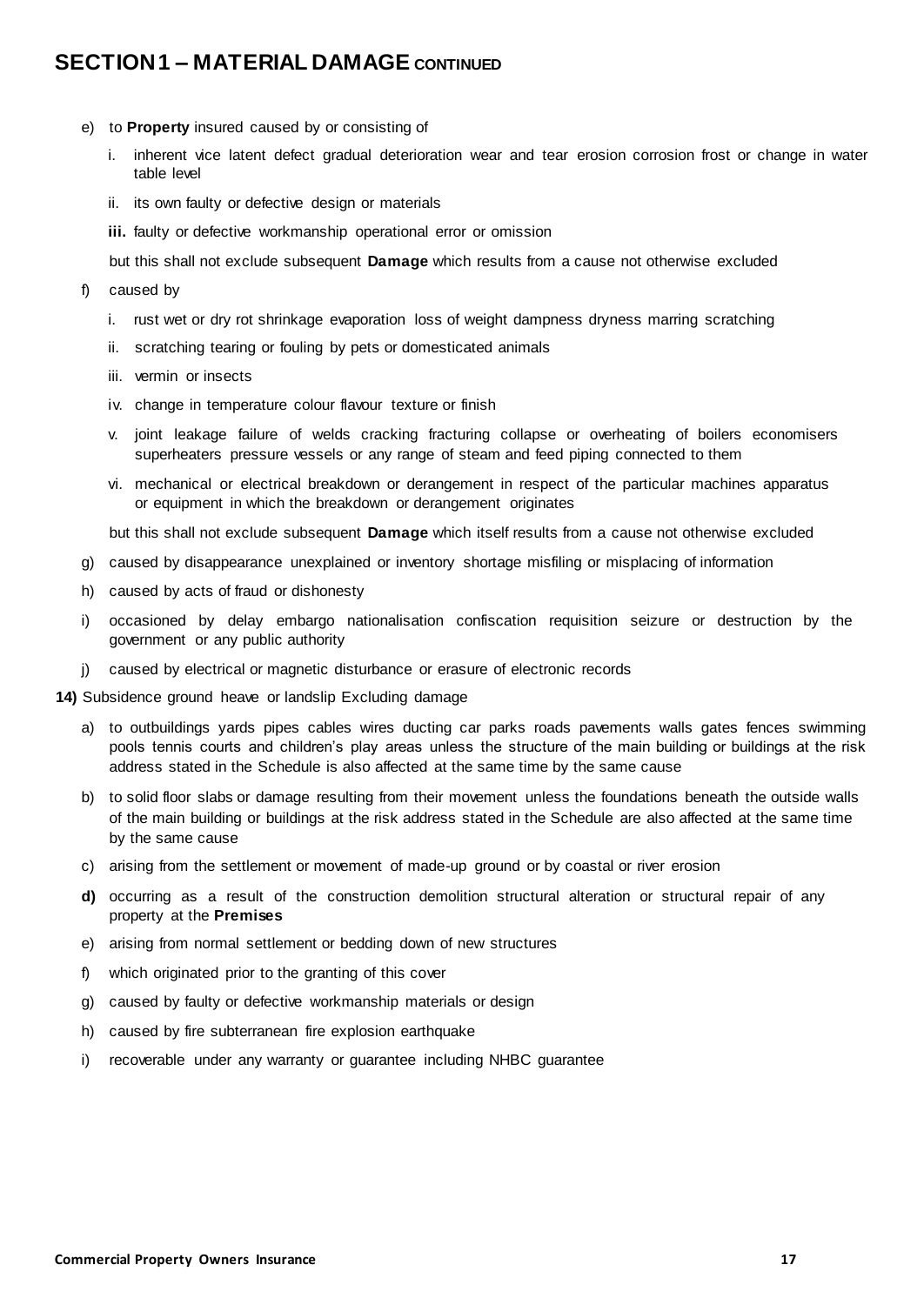### <span id="page-17-0"></span>**Additional Covers**

All terms exclusions and conditions of Section 1 apply to these Additional Covers in addition to those shown below as applying to these Additional Covers

### **Glass**

The **Insurer** will indemnify the **Insured** in respect of **Damage** to glass for which the **Insured** is responsible at the **Premises** occurring during the Period of Insurance

Following **Damage** to glass at the **Premises** the **Insurer** will also indemnify the **Insured** in respect of

- a) the cost of reinstating any component parts of any intruder alarm system including devices used to transmit or receive signals damaged as a result of glass breakage
- b) any boarding up costs incurred
- c) any **Damage** to framework and **Landlord's Contents** caused by the impact of falling glass

The **Insurer** will also indemnify the **Insured** for **Damage** at the **Premises** to sanitary ware (fixed baths washbasins pedestals bidets shower trays sinks lavatory pans and cisterns) where such **Damage** renders such article completely unserviceable

The liability of the **Insurer** under a) b) and c) shall be restricted to £2,500 for any one loss

### **Exclusions**

The **Insurer** shall not be liable for damage to glass

- **a)** caused by repairs or alterations to the **Premises**
- b) caused by alteration installation or removal
- **c)** in any **Building** which is **Unoccupied**
- d) caused by or arising from
	- i. superficial **Damage** or scratching or cracking which does not result in the complete breakage of the glass
	- ii. inherent or latent defect its own faulty or defective design or materials
	- iii. gradual deterioration or gradually operating cause wear and tear change in colour or finish
	- iv. changes in temperature or atmospheric or climatic conditions
	- v. defects in frames framework or any fitting

### **Malicious Damage by Residential Tenants**

The **Insurer** will indemnify the **Insured** against **Damage** caused by the malicious actions of a **Tenant** or their family occupying the **Building** or portion of any **Building** for residential purposes

The liability of the **Insurer** under this Additional Cover shall be restricted to the Sums Insured stated in the Schedule for any one loss

### **Exclusions**

The **Insurer** shall not be liable for

- a) the first £250 of each and every claim or loss under this Additional Cover
- b) **Damage** by theft or attempted theft caused by a **Tenant** or their family occupying the **Building** or portion of any **Building** for residential purposes

### **Conditions**

It is a condition precedent to the **Insurer's** liability under this Additional Cover that

- **a)** the **Insured** or authorised persons acting on their behalf or their managing agents shall in each instance obtain and retain written and verified references for all residential **Tenants** or prospective residential **Tenants**
- b) the **Insured** must produce such written references if so requested by the **Insurer** in the event of a claim under this Additional Cover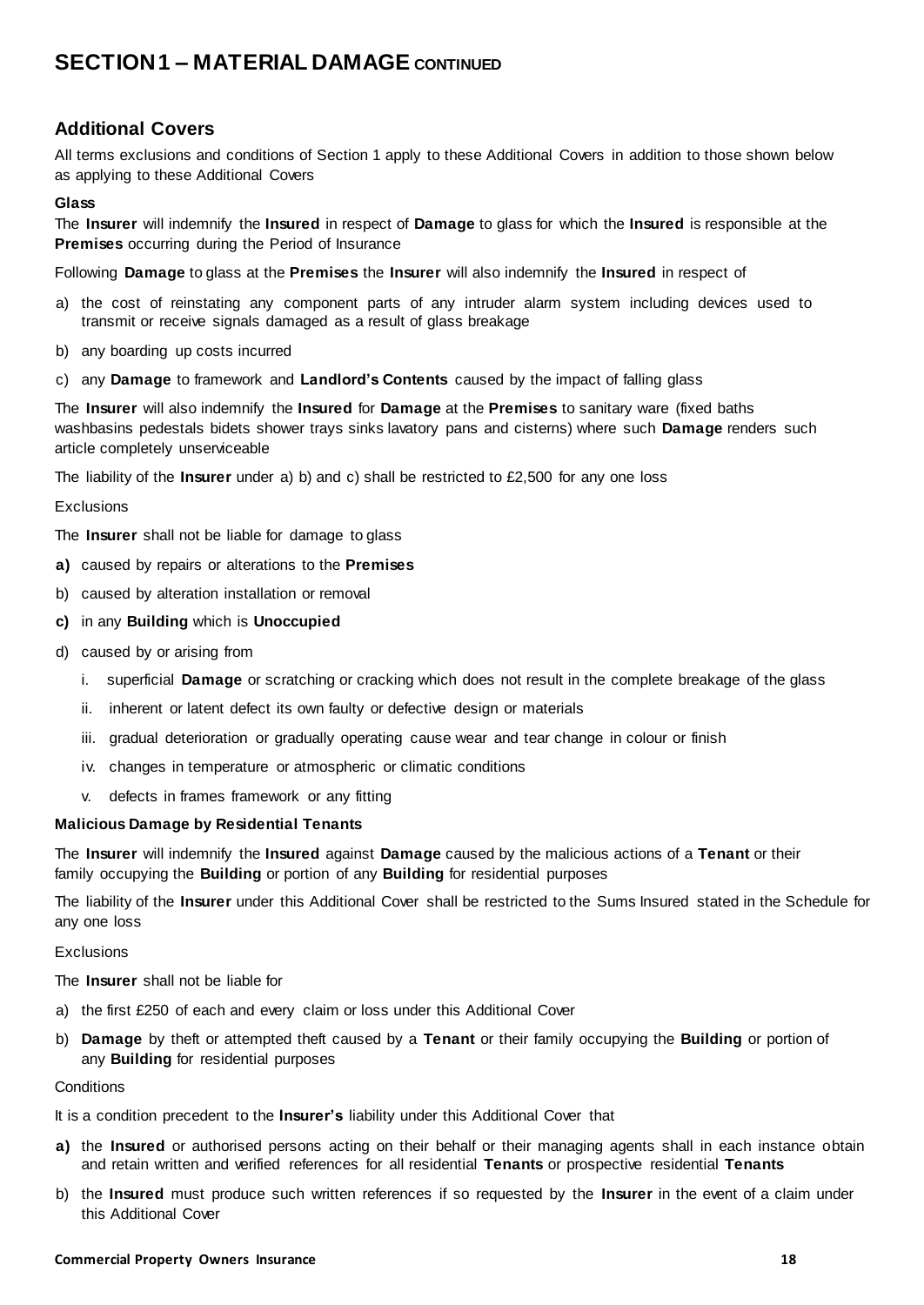### <span id="page-18-0"></span>**Extensions to Section 1**

All terms exclusions and conditions of the **Insured Perils** under Section 1 apply to these Extensions in addition to those shown below as applying to each Extension

1) Underground Services

The **Insurer** will indemnify the **Insured** for **Damage** from the **Insured Perils** to underground water pipes gas pipes electricity and telephone cables extending from the **Premises** to the public mains from the **Insured Perils** but only to the extent of the **Insured's** responsibility

2) Theft of Keys and Lock Replacement

The **Insurer** will indemnify the **Insured** for the cost of replacing locks and keys to the **Buildings** subject to an aggregate maximum of £5,000 in any one Period of Insurance provided thata) the original keys were forcibly stolen from the **Buildings** or the private residence of the **Insured** or any authorised **Employeeb) Damage** by theft is not excluded in its entirety

3) Landscaped Gardens

The **Insurer** will indemnify the **Insured** for costs and expenses incurred by the **Insured** with the prior consent of the **Insurer** in making good **Damage** to landscaped gardens and grounds caused by Fire Brigade equipment and personnel in the course of combating or reducing **Damage** from the **Insured Perils** at the **Premises** subject to an aggregate maximum of £25,000 in any one Period of Insurance

4) Loss of Metered Supplies

The **Insurer** will indemnify the **Insured** for the cost of metered electricity gas oil and water consumed as a direct result of **Damage** from the **Insured Perils** to any tank apparatus pipe or cable not being automatic sprinkler installations at the **Premises** calculated at the rate applying at the time of the **Damage** subject to an aggregate maximum of £25,000 in any one Period of Insurance

5) Trace and Access

The **Insurer** will indemnify the **Insured** for the costs incurred in locating the source of an escape of water or fuel from any tank apparatus or pipe on the **Premises** and subsequent making good of **Damage** caused as a consequence of locating such source subject to a maximum of £5,000 for any one loss and an aggregate maximum of £25,000 in any one Period of Insurance

6) Clearing of Drains

The **Insurer** will indemnify the **Insured** for the costs and expenses incurred in cleaning clearing or repairing drains gutters or sewers at the **Premises** as a consequence of **Damage** from the **Insured Perils** but only to the extent of the **Insured's** responsibility subject to a maximum of £5,000 for any one loss

7) Fire Extinguishment Expenses

The **Insurer** will indemnify the **Insured** for costs incurred with the consent of the **Insurer** in refilling fire extinguishment appliances replacing used sprinkler heads and refilling sprinkler tanks in the event of **Damage** to insured **Property** caused by fire subject to a maximum of £10,000 for any one loss

8) Gardening Equipment

The **Insurer** will indemnify the **Insured** for **Damage** to gardening equipment owned by the **Insured** at the **Premises** from the **Insured Perils** subject to

- a) maximum of £1,000 for any one loss
- b) **Insured Perils** 8 and 9 being inoperative whilst gardening equipment is in the open
- **c) Insured Peril** 7 being inoperative unless the gardening equipment is stored within a locked building or outbuilding at the **Premises**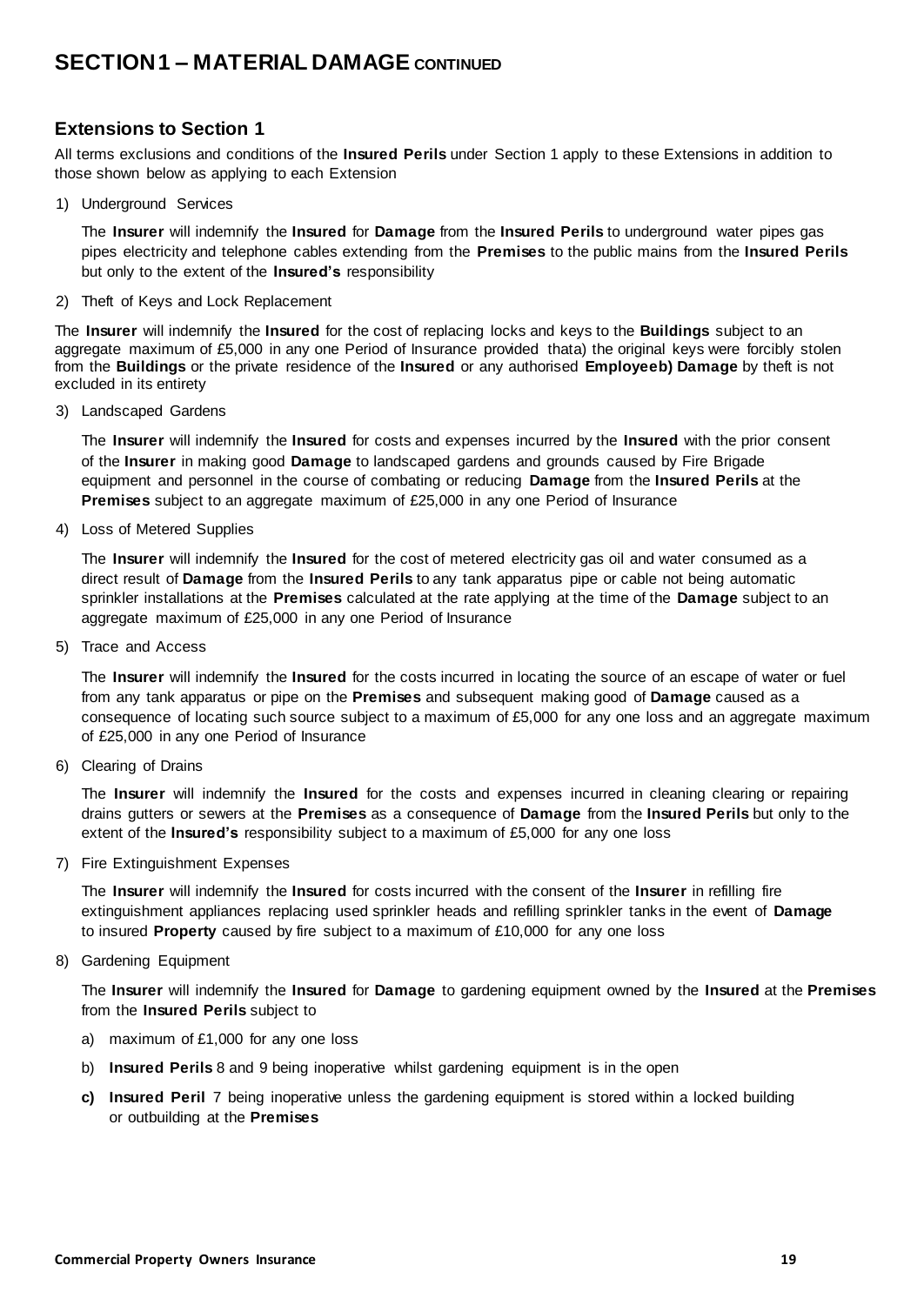### 9) Unauthorised Use of Supplies

The **Insurer** will indemnify the **Insured** for the cost of water gas electricity or other metered supply charges incurred by the **Insured** and for which the **Insured** is legally responsible up to an aggregate maximum of £25,000 in any one Period of Insurance due to unauthorised use by persons taking possession of or occupying any **Building** without the written consent of the **Insured** provided that

- a) the **Insured** shall take all practicable steps to terminate such unauthorised use as soon as it is discovered
- **b)** General Condition 13 of the Policy has been complied with by the **Insured**
- c) immediate notification of such possession is given to the **Insurer** upon the **Insured** becoming aware of it
- 10) Emergency Access

The **Insurer** will indemnify the **Insured** for the costs incurred following **Damage** to the **Buildings** caused by the police or persons acting under their control in gaining access to the **Buildings** as a result of concern for the welfare of the **Tenant(s)** or to combat **Damage** caused by an **Insured Peril** to the **Premises** subject to an aggregate maximum of £5,000 in any one Period of Insurance

This Extension shall not include any costs incurred following **Damage** caused by the police in the course of a criminal investigation or as a result of unlawful activities at the **Premises**

### 11) Theft of Building Fabric

The **Insurer** will indemnify the **Insured** for **Damage** to

- a) the external fabric of the **Buildings** as a result of theft or attempted theft
- **b) Property** as a result of rainwater entry following theft or attempted theft of the external fabric of the **Buildings**

for which the **Insured** is legally responsible and is not otherwise insured

Subject to an aggregate maximum of £10,000 in any one Period of Insurance

This Extension shall not apply

- **a)** to any **Buildings** which are **Unoccupied**
- **b)** when scaffolding is erected at the **Buildings**
- c) where **Insured Peril** 7 Theft is not operative
- 12) Removal of Wasp and Bee Nests

The **Insurer** will indemnify the **Insured** for the costs incurred in removing wasp or bee nests from the **Buildings** at the **Premises** subject to a maximum of £500 any one loss and £2,500 in the aggregate in any one Period of Insurance

The **Insurer** will not be liable for any costs of removing wasp or bee nests already in existence in the **Buildings** at the **Premises** prior to the inception of the Policy

13) Fly Tipping

The **Insurer** will indemnify the **Insured** for the necessary and reasonable costs incurred in clearing and removing any property illegally deposited in or around the **Premises** during the Period of Insurance

Provided that the liability of the **Insurer** shall not exceed £2,500 any one loss or £15,000 in the aggregate in any one Period of Insurance

14) Tree Felling and Lopping

The **Insurer** will indemnify the **Insured** for the reasonable costs incurred in removing or lopping trees by a professionally qualified tree surgeon or tree feller which are an immediate threat to the safety of life or of **Damage** to the **Premises** subject to a maximum of £1,000 for any one loss or £2,500 in the aggregate in any one Period of Insurance

The **Insurer** will not be liable for

- a) legal or local authority costs involved in removing trees
- b) costs incurred solely to comply with a Preservation Order

### **Commercial Property Owners Insurance 20**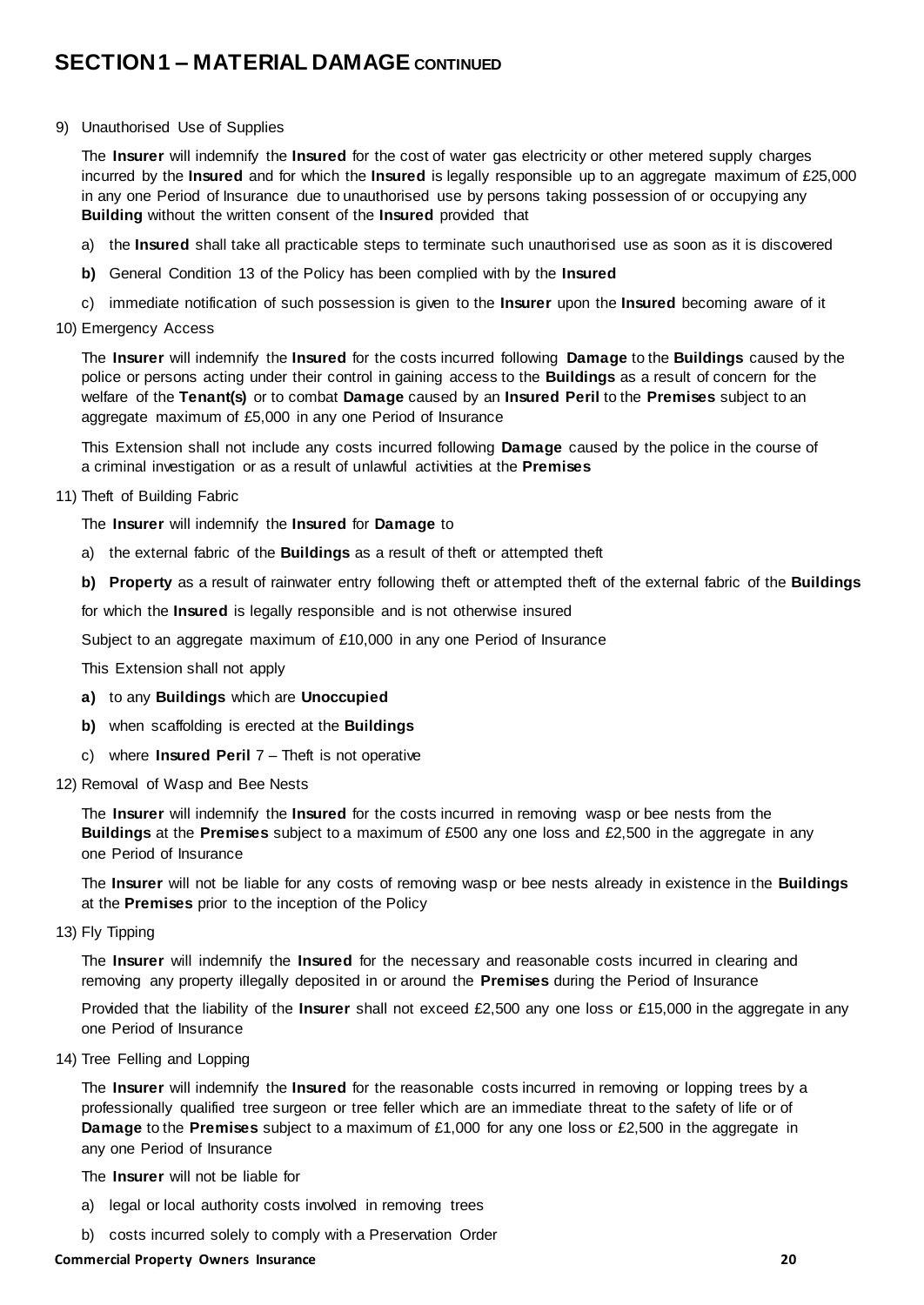### <span id="page-20-0"></span>15) Temporary Removal

The **Insurer** will indemnify the **Insured** for **Damage** to **Landlord's Contents** whilst temporarily removed for cleaning renovation repair or similar purposes and whilst in transit by road vehicle rail or inland air freight within the **Territorial Limits** from the **Insured Perils**

Subject to a maximum for any one loss of 15% of the Sum Insured shown for **Landlord's Contents** or £50,000 whichever is the lesser amount

This Extension shall not apply to property more specifically insured

### **Clauses**

1) Non-invalidation

The insurance by this Section shall not be invalidated by any act or omission or alteration by a **Tenant** and unknown to or beyond the control of the **Insured** whereby the risk of **Damage** is increased as long as immediately the **Insured** becomes aware of the increase in risk they inform the **Insurer** in writing and pay an appropriate additional premium if required by the **Insurer**

2) Reinstatement of Losses

Unless written notice to the contrary be given by either the **Insurer** or the **Insured** the insurance by this Section shall not be reduced by the amount of any loss and the **Insured** shall pay the appropriate additional premium from the date of the **Damage** to the date of expiry of the Period of Insurance

3) Freeholder Lessors and Mortgagees

The interest of any freeholder lessor or mortgagee shall not be prejudiced by any act or neglect of any leaseholder lessee mortgagor or occupier which may increase the risk of **Damage** to any **Building** insured by this Section provided the freeholder lessor or mortgagee immediately upon becoming aware of such increase in risk shall give notice to the **Insurer** and pay an appropriate additional premium if required

4) Property more specifically insured

The **Insurer** shall not be liable for **Damage** to any **Property** insured more specifically by or on behalf of the **Insured**

5) Minor Repairs and Alterations

The insurance by this Section shall not be invalidated if the **Insured** employs workmen to carry out repairs minor additions and decorations at the **Premises**

6) Seventy Two Hour Period

Where shown on the Schedule as insured under Section 1 - Material Damage all losses arising separately out of one event of the following **Insured Perils**

- i. Storm
- ii. Flood
- iii. Earthquake

occurring within each and every separate period of 72 hours during the Period of Insurance will be deemed to be one loss in determining the application of the **Excess**

### **Basis of Settlement Clauses**

1) Average

If the **Property** covered by this Policy shall at the time of the **Damage** be collectively of greater value than the Sums Insured then the **Insured** shall be considered as being their own insurer for the difference and shall bear a rateable share of their **Damage** accordingly

2) Property Insured – Reinstatement

In the event of **Damage** to **Property** insured the basis of settlement shall be the cost of reinstatement meaning the rebuilding replacement repair or restoration of such **Property** to a condition substantially the same as but not better or more extensive than its condition when new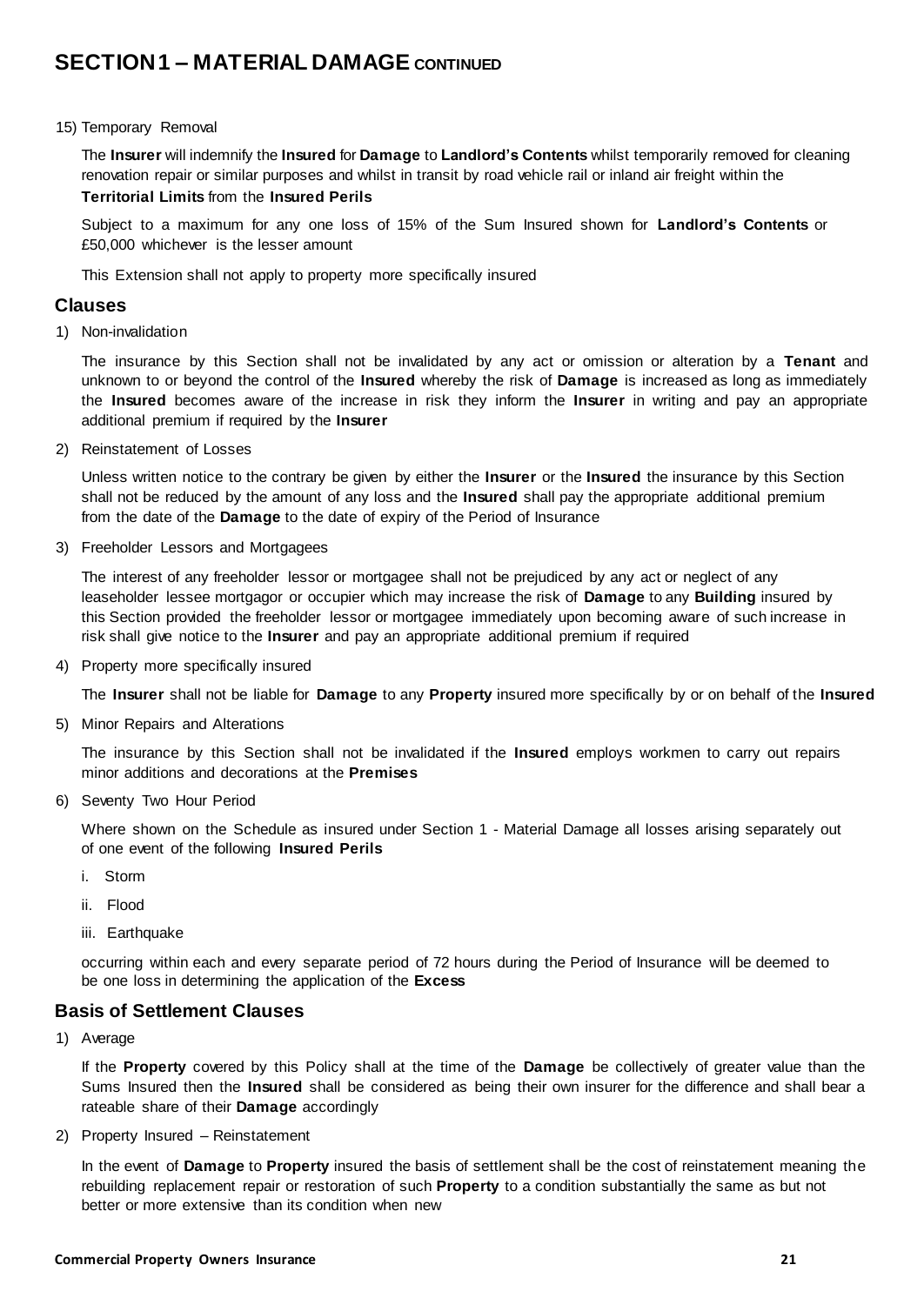### Special Provisions

- a) The replacement must be carried out without undue delay and no payment beyond the amount which would have been paid in the absence of this clause will be made until the cost of reinstatement has been incurred
- b) Where **Damage** occurs to only part of the **Property** the liability of the **Insurer** shall not exceed the amount which the **Insurer** would have been liable to pay had such property been wholly destroyed
- c) If at the time of reinstatement of any item the sum representing 85% of the cost which would have been incurred in reinstating the whole of the **Property** covered by such item exceeds its Sum Insured at the time of the **Damage** the liability of the **Insurer** shall not exceed that proportion of the amount of the **Damage** which the said Sum Insured shall bear to the sum representing the total cost of reinstating the whole of such property at that time
- 3) Property Insured Day One

For any item specified on the Schedule showing a Declared Value and a Sum Insured this shall be deemed to be a Day One Basis of Settlement and the following clause shall replace Basis of Settlement Clause 2 above

In the event of **Damage** to **Property** insured the basis of settlement shall be the cost of reinstatement meaning the rebuilding replacement repair or restoration of such **Property** to a condition substantially the same as but not better or more extensive than when new

Special Provisions relating to **Property** insured

- a) At the inception of each Period of Insurance the **Insured** shall notify the **Insurer** of the **Declared Value** of the **Property** insured by each item described in the Schedule
- b) If at the time of **Damage** the **Declared Value** of the **Property** insured by each item is less than the cost of reinstatement at the inception of the Period of Insurance the liability of the **Insurer** shall not exceed the proportion which the **Declared Value** bears to the costs of such reinstatement
- c) Where **Damage** occurs to only part of the **Property** the liability of the **Insurer** shall not exceed the amount which the **Insurer** would have been liable to pay had such property been wholly destroyed
- d) The replacement must be carried out without undue delay and no payment beyond the amount which would have been paid in the absence of this clause will be made until the cost of reinstatement has been incurred
- e) No payment will be made beyond the amount the **Insurer** would have paid where **Property** insured at the time of **Damage** is covered by any other insurance effected by the **Insured** or on behalf of the **Insured** which is not on the same basis of reinstatement
- 4) Index Linking

Where so indicated in the Schedule the Sums Insured for **Buildings** and **Landlord's Contents** shall be adjusted in accordance with fluctuations in suitable indices of cost to be decided upon by the **Insurer**. At each renewal of the Policy the premium shall be calculated on the revised Sums Insured

5) European Union and Public Authorities

The **Insurer** will indemnify the **Insured** for the additional cost of

- **a)** reinstating the damaged parts of the **Buildings**
- **b)** upgrading any undamaged parts of the **Buildings**

for an amount not exceeding 15% of the amount that would have been payable if the **Buildings** had been totally destroyed incurred solely by the necessity to comply with any building or other statutory regulations or Public Authority Bylaw or European Community Legislation in force at the time of such **Damage** excluding

- **i.** any cost resulting from any such requirement first imposed upon the **Insured** before the date of the **Damage**
- **ii.** the amount of any rate tax duty development or other charge arising out of capital appreciation as a result of complying with any such requirements which may be payable in respect of the **Buildings**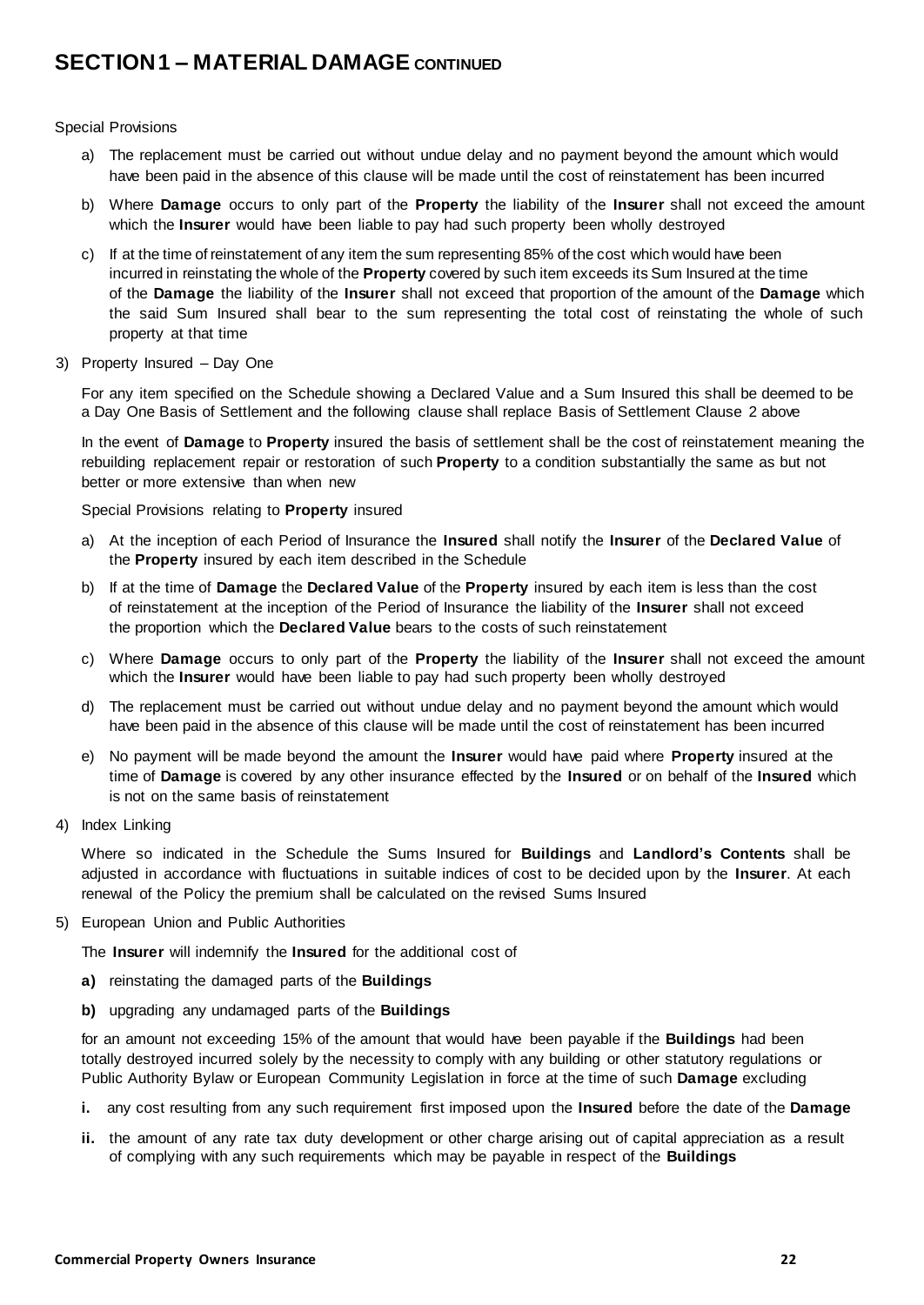### **Conditions**

- a) The work of reinstatement must be completed within 12 months of the date of the **Damage** or such further period as the **Insurer** may in writing allow
- b) The liability of the **Insurer** for **Damage** to such property including such costs and expenses shall not exceed the Sum Insured stated in the Schedule
- 6) Removal of Debris

This insurance includes the necessary and reasonable costs incurred in respect of removal of debris of **Property** insured resulting from

### **Damage** from an **Insured Peril** excluding

- a) costs incurred in removing debris except from the site of such **Damage** and the area immediately adjacent to such site
- b) costs arising from **Pollution or Contamination** of property not insured by this Section

The liability of the **Insurer** for **Damage** to such **Property** including such costs and expenses shall not exceed the Sums Insured stated in the Schedule

7) Capital Additions

To the extent that they are not otherwise insured the insurance of **Buildings** and **Landlord's Contents** shall extend to cover

- a) alterations additions and improvements to **Buildings** and **Landlord's Contents** but not appreciation of the value of such property
- **b)** any newly erected or acquired **Buildings** and **Landlord's Contents** within the **Territorial Limits** from the commencement date of the legal responsibility of the **Insured**

subject to

- i. the **Insured** advising the **Insurer** of the amendments as soon as practicable but no later than 30 days on becoming aware of the increase in the extent of cover required and paying the appropriate additional premium
- ii. the Sums Insured for **Buildings** and **Landlord's Contents** at each location only being increased by the value of the additional property up to no more than 10% of the existing Sums Insured or £500,000 whichever is the lesser at any one location
- 8) Professional Fees

The insurance by each item on **Buildings** and **Landlord's Contents** includes an amount for architects' surveyors' consulting engineers' and legal fees incurred in the reinstatement or repair of such property consequent upon its **Damage** but not for preparing any claim.

The total liability of the **Insurer** for **Damage** to such property including such fees shall not exceed the Sums Insured stated in the Schedule

9) Contracting Purchaser

Where the **Insured** at the time of **Damage** has contracted to sell their interest in any insured **Building** and the purchase is subsequently completed the contracting purchaser shall be entitled to benefit under the Policy provided that the **Building** is not otherwise insured in respect of such **Damage**

10) Subrogation Waiver

In the event of a claim arising under this Section the **Insurer** agrees to waive any rights remedies or relief to which it might become entitled by subrogation against

**a)** any company standing in the relation of parent or subsidiary to the **Insured**

or

**b)** any company which is a subsidiary of or a parent company of which the **Insured** themselves are subsidiary in each case within the meaning of the Companies Act or Companies (Northern Ireland) Order current at the time of the **Damage**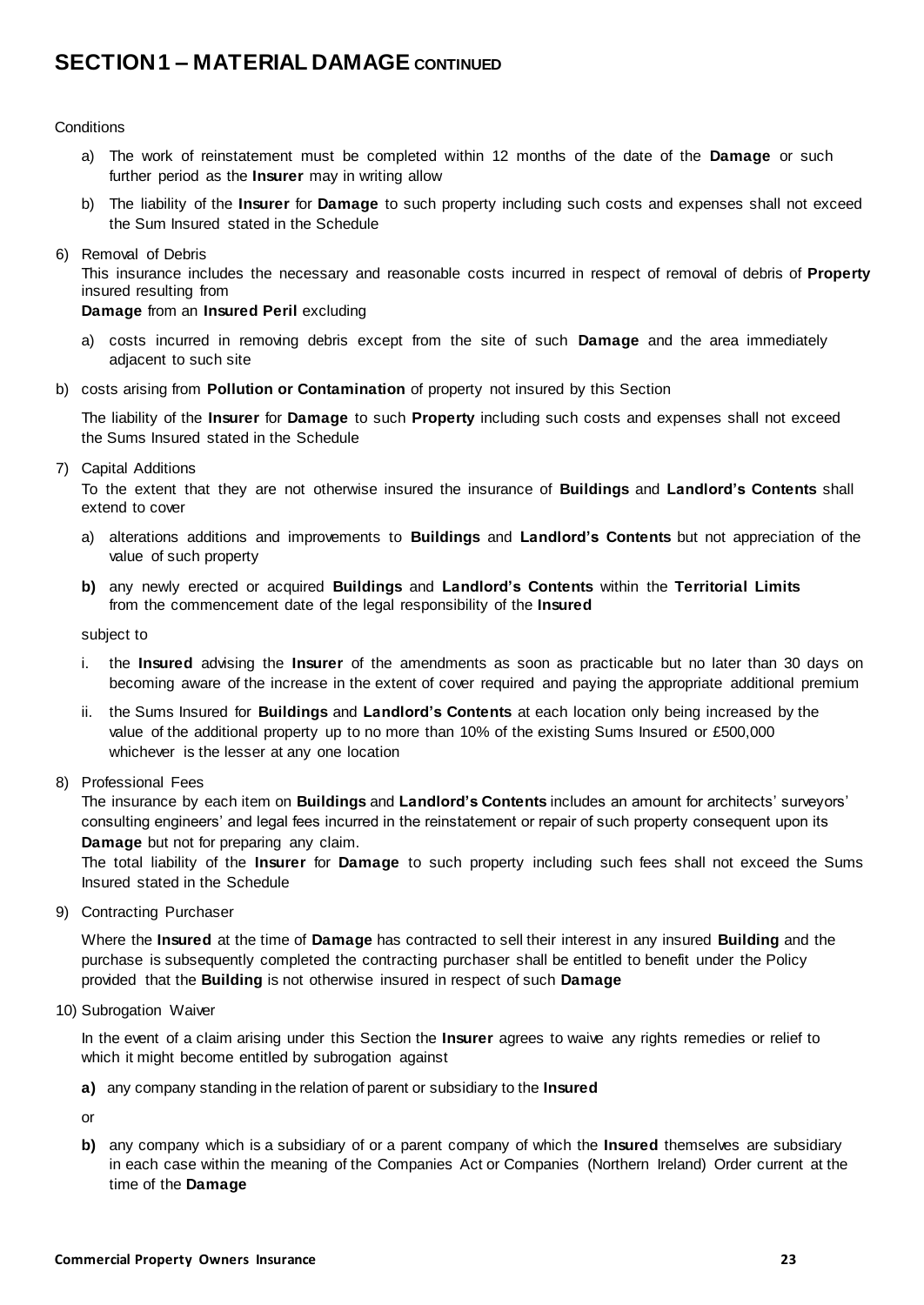### 11) Other Interests

Interests of third parties which the **Insured** is required to include herein under the terms of any mortgage property lease or hiring leasing or hire purchase agreement are automatically deemed to be held covered subject to notification by the **Insured** to the **Insurer** at the time of the **Damage**

12) Business Books

The basis of settlement of any claim for business books shall be their value as stationery together with the cost of clerical labour expended in their reproduction

13) Matching Items

In the event of **Damage** to **Property** insured the basis of settlement shall not include the cost of replacing any undamaged item or part of any item which forms part of a matching set or suite

### **Exclusions applying to Section 1 – Material Damage**

The **Insurer** shall not be liable for **Damage** to

- a) vehicles licensed for road use (including accessories on them) caravans trailers railway locomotives rolling stock watercraft or aircraft
- b) property or structures in the course of construction or erection and materials or supplies in connection with all suc h property or structures in the course of construction
- c) land water dams piers jetties bridges culverts or excavations
- d) live animals livestock growing crops or trees
- e) jewellery precious stones precious metals bullion or furs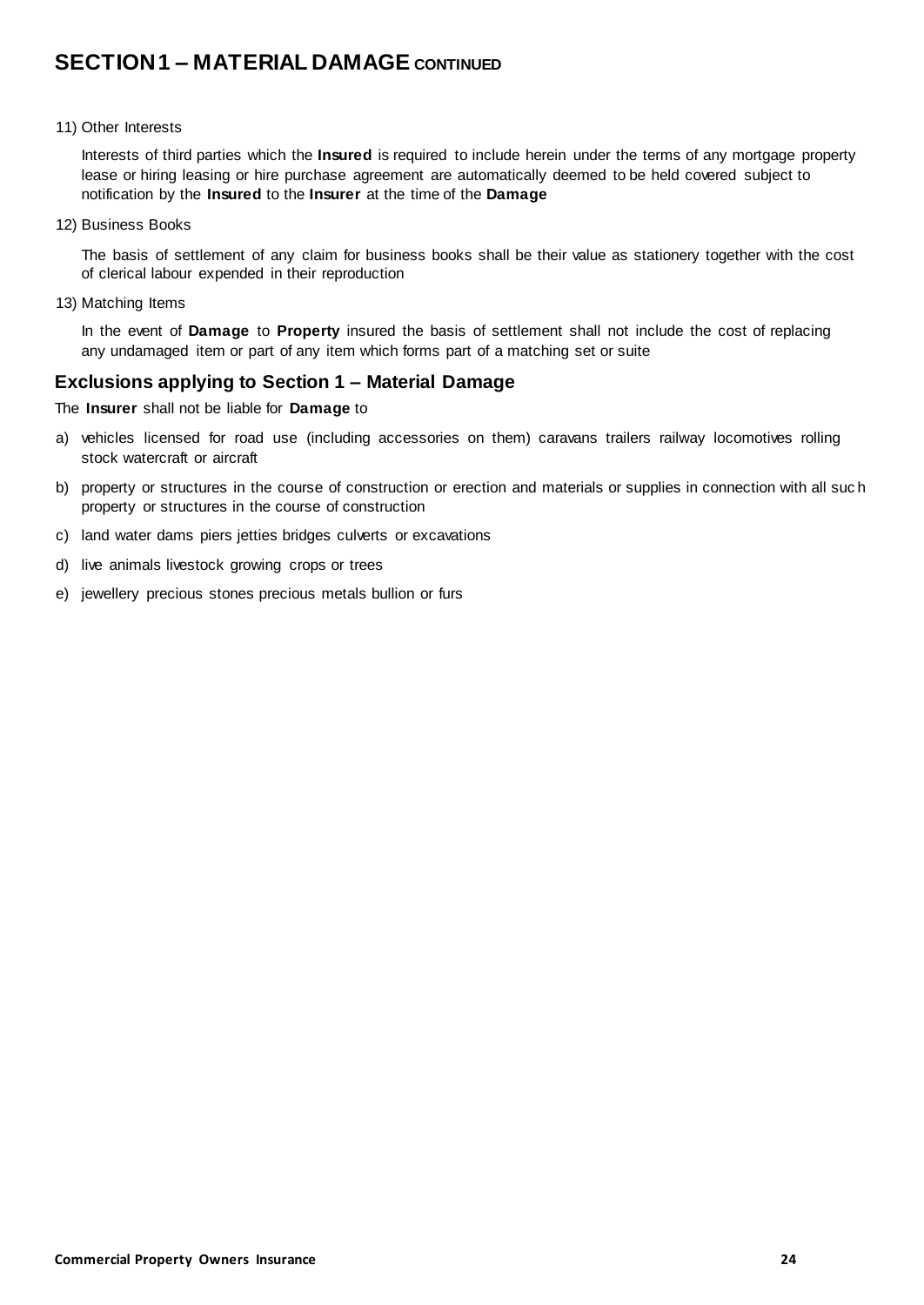# **SECTION 2 – LOSS OF RENT**

In the event of **Damage** to the **Property** used by the **Insured** for the purposes of the **Business** carried on by the **Insured** at the **Premises** during the Period of Insurance from the **Insured Perils** under Section 1 resulting in loss of **Rent Receivable**  the **Insurer** will indemnify the **Insured** in respect of the amount of the loss of **Rent Receivable** provided that

- a) such **Damage** is covered under Section 1 of this Policy and that liability shall be admitted or payment made therefore or
- b) payment would have been made or liability admitted but for the operation of a proviso in the insurance excluding liability for losses below a specified amount

The liability of the **Insurer** under this Section shall not exceed in respect of any item its Sum Insured or Limit stated in this Policy or the Schedule at the time of the event

### **Clause**

Reinstatement Following a Loss

The liability of the **Insurer** under this Section shall not exceed the Sum Insured or Limit remaining after deduction for any other interruption or interference resulting from **Damage** occurring during the same Period of Insurance unless the **Insurer** has agreed to reinstate any such Sum Insured or Limit and the **Insured** shall pay the appropriate additional premium

### **Basis of Settlement Clauses**

1) Rent Receivable

The **Insurer** will pay as indemnity to the **Insured** the amount of their loss in respect of

- **a)** the amount by which the **Rent Receivable** during the **Indemnity Period** shall fall short of the **Standard Rent Receivable** as a result of the **Damage**
- b) the amount of necessary and reasonable additional expenditure incurred by the **Insured** as a result of the **Damage** but not exceeding the loss of **Rent Receivable** thereby avoided

provided that if the Sum Insured for loss of **Rent Receivable** is less than the **Standard Rent Receivable** the amount payable shall be proportionately reduced

2) Alternative Accommodation

The **Insurer** will indemnify the **Insured** for necessary and reasonable costs incurred for

- a) alternative accommodation for **Tenants** in the residential portion of the **Premises** and
- b) temporary storage of such **Tenants'** furniture

if as a result of **Damage** from the **Insured Perils** the occupied **Buildings** are rendered unfit by a competent local authority for occupation or access to them is denied by a competent local authority provided that the liability of the **Insurer** for any one loss shall not exceed the Sum Insured shown in the Schedule at the time of the event

3) Managing Agents' Charges

The **Insurer** will pay to the **Insured** the charges payable to their managing agents necessarily incurred in connection with re-letting the **Premises** following **Damage** insured under Section 1

4) Accountants' and Auditors' Charges

The **Insurer** will pay to the **Insured** the charges payable by the **Insured** to their professional accountants and auditors for producing and certifying any particulars or details or any other proofs information or evidence as may be required by the **Insurer** under the terms of this Section and reporting that such particulars or details are in accordance with the **Insured's** books or documents

5) Value Added Tax

To the extent that the **Insured** is accountable to the tax authorities for Value Added Tax all terms in this Section shall be exclusive of such tax

6) Payments on Account

Payments on account will be made to the **Insured** during the **Indemnity Period** if so requested subject to appropriate adjustment at the end of the **Indemnity Period**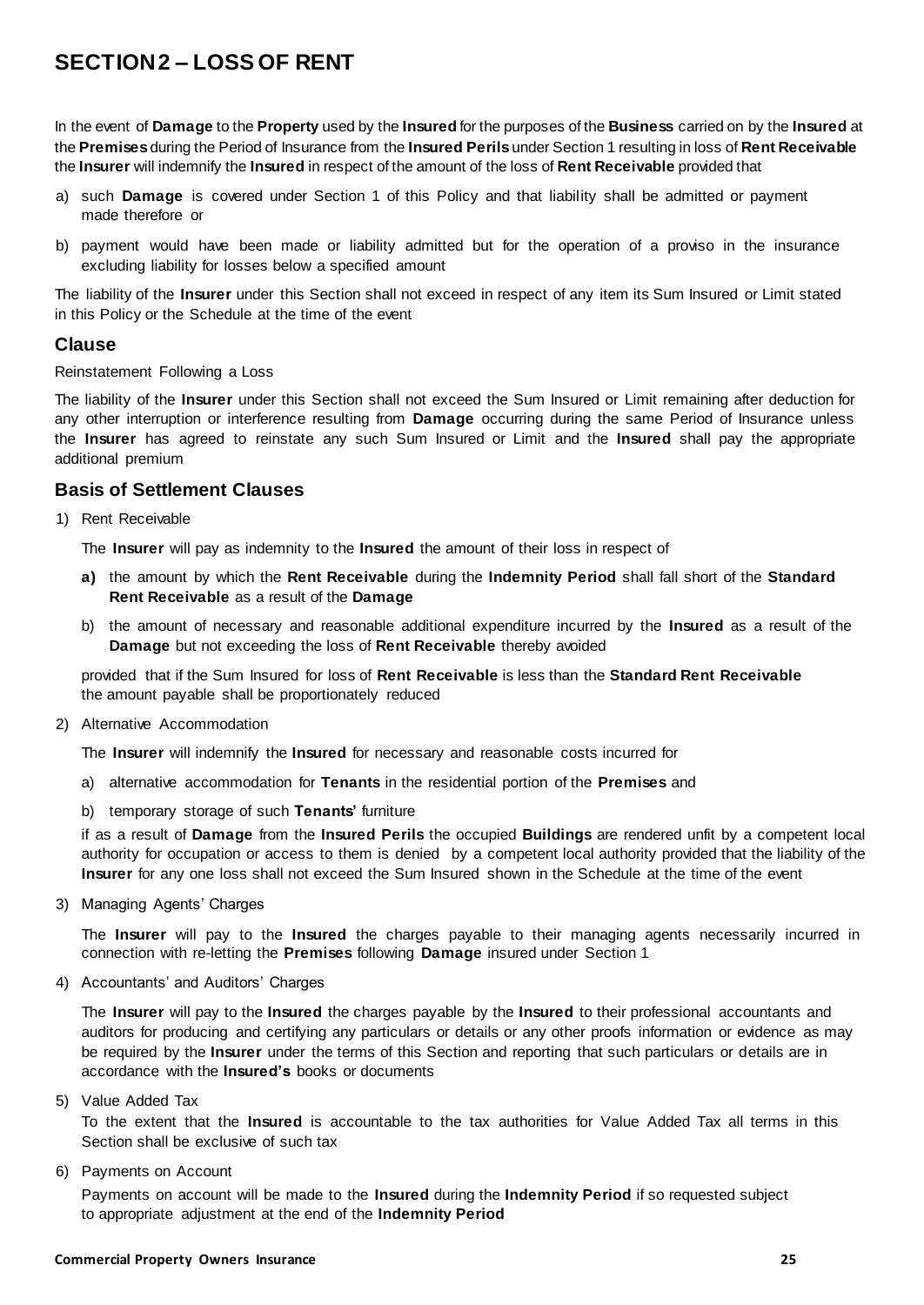# **SECTION 2 – LOSS OF RENT CONTINUED**

### **Extensions to Section 2**

All terms exclusions and conditions of the **Insured Perils** under Section 1 and all terms exclusions and conditions of Section 2 apply to these Extensions in addition to those shown below as applying to each Extension

The liability of the **Insurer** includes loss as insured by this Section resulting from interruption or interference with the **Business** in consequence of

1) Denial of Access

Damage from the **Insured Perils** to property within a one-mile radius of the **Premises** which shall prevent or hinder the access to the **Insured's Premises** whether or not there has been **Damage** to the **Premises** or **Property** of the **Insured** but excluding the property of any supply undertaking from which the **Insured** obtains electricity gas water or telecommunications services subject to a maximum of £100,000 for any one loss

2) Managing Agents' Premises

Damage from the **Insured Perils** at the premises of the **Insured's** managing agents within Great Britain Northern Ireland the Channel Islands or the Isle of Man subject to a maximum of £10,000 any one loss

3) Accidental Failure of Public Supply

Accidental failure at the terminal ends of the public supply undertakings' feed to the **Premises** of electricity gas water or telecommunications services as a direct result of **Damage** subject to a maximum of £100,000 for any one loss and providing the cessation of supply is of at least 24 hours excluding

- a) atmospheric solar or lunar conditions causing temporary interference with transmission to or from any satellite
- b) total or partial failure of the public supply occasioned by strike or lock-out total or partial withdrawal of labour or total or partial cessation of work
- c) a deliberate act of the supply undertaking unless for the sole purpose of safeguarding life or protecting any part of the supply undertaking system;
- 4) Documents

Damage from the **Insured Perils** to documents belonging to or held in trust by the **Insured** whilst temporarily at premises not in the occupation of the **Insured** or whilst in transit by road rail or inland waterway in Great Britain Northern Ireland the Channel Islands or the Isle of Man subject to a maximum of £25,000 for any one loss

### **Exclusion**

The **Insurer** shall not be liable under this Section for loss arising directly or indirectly from

a) erasure loss distortion or corruption of information on computer systems or other records programs or software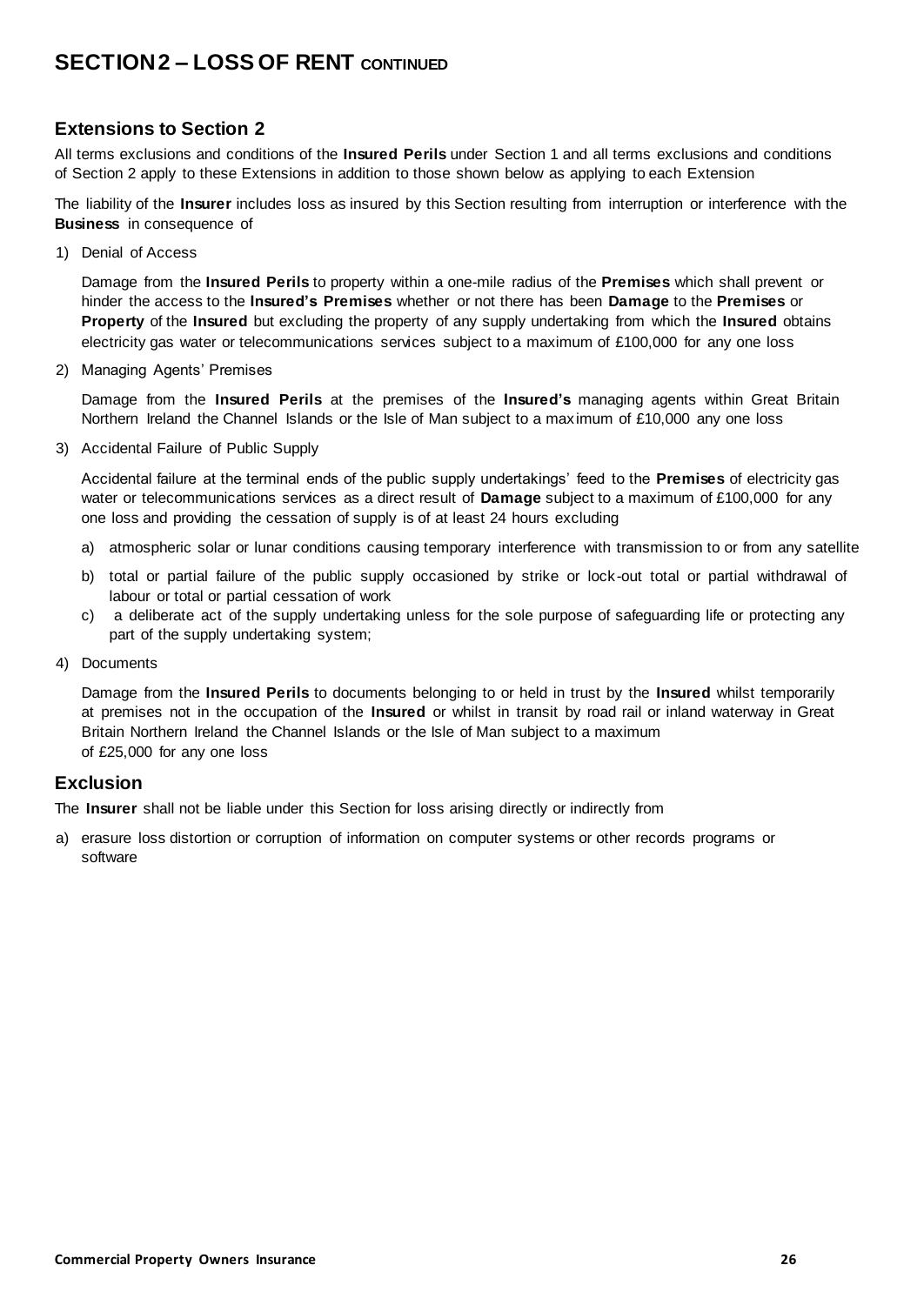# **SECTION 3 – PROPERTY OWNERS' LIABILITY**

In the event of accidental

- a) **Injury** to any person
- b) physical loss of or physical damage to material property
- c) obstruction trespass nuisance or interference with any right of way light air or water
- d) wrongful arrest detention imprisonment or eviction of any person malicious prosecution or invasion of the right of privacy

occurring within the *Territorial Limits* during the Period of Insurance and arising out of ownership of the **Premises** or in the course of the **Business** the **Insurer** will indemnify the **Insured** in respect of all sums which the **Insured** become legally liable to pay as compensation and claimant's costs and expenses

The **Insurer** will also pay **Legal Costs** and **Solicitors' Fees** which are included within the Limit of Indemnity.

### **Limit of Indemnity**

The liability of the **Insurer** under this Section for compensation in respect of

- a) one occurrence or all occurrences of a series consequent on or attributable to one source or original cause
- **b)** all **Injury** and damage occurring during any one Period of Insurance in respect of **Products Supplied**
- c) all **Pollution or Contamination** which is deemed to have occurred during any Period of Insurance

shall not exceed the Limit of Indemnity stated in the Schedule

### **Section Definition**

### *Territorial Limits*

- a) Great Britain Northern Ireland the Isle of Man and the Channel Islands
- b) and in respect **Products Supplied** anywhere in the world except for the United States of America or Canada or their dependencies or trust territories unless specifically agreed by the **Insurer** provided that the **Products Supplied** are supplied from or are worked upon in the territories specified in a) above

### **Extensions to Section 3**

1) Consumer Protection and Food Safety Acts – Legal Defence Costs

The **Insurer** will indemnify the **Insured** and at the **Insured's** request any director partner or **Employee** of the **Insured** against **Legal Costs** incurred with the **Insurer's** written consent in connection with the defence of any proceedings or an appeal against conviction arising from such proceedings brought for a breach of

- a) Part 2 of the Consumer Protection Act 1987 or
- b) Section(s) 7 8 14 and/or 15 of the Food Safety Act 1990

committed or alleged to have been committed in the course of the **Business** during the Period of Insurance

Provided that this indemnity shall not apply to

- i. the payment of fines or penalties
- **ii.** proceedings or appeals in respect of any deliberate act or omission by the **Insured**
- iii. costs or expenses insured by any other policy
- 2) Court Attendance Compensation

The **Insurer** will indemnify the **Insured** for the costs of attendance at court to help defend or act as a witness in connection with any claim for which the **Insured** is entitled to indemnity under this Section and with the **Insurer's** agreement up to a maximum of £250 per day per person

3) Cross Liabilities

Where the **Insured** comprises more than one party the **Insurer** shall treat each party as the **Insured** as if a separate Policy had been issued to each provided that nothing in this Extension shall increase the liability of the **Insurer** beyond the amount for which the **Insurer** would have been liable had this Extension not applied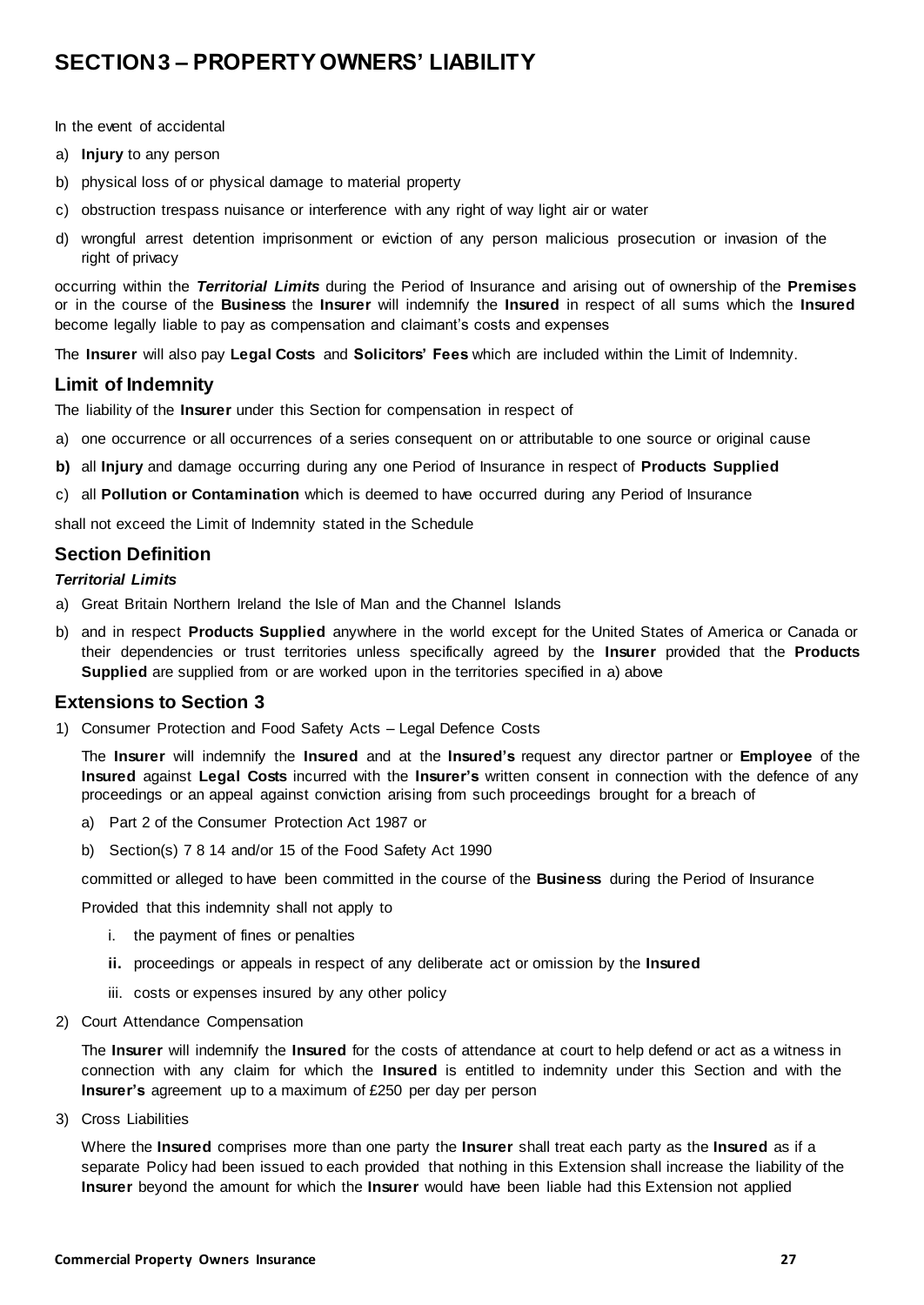# **SECTION 3 – PROPERTY OWNERS' LIABILITY CONTINUED**

### 4) Defective Premises Act

The **Insurer** will indemnify the **Insured** in respect of any legal liability incurred by the **Insured** during the Period of Insurance under the terms of the Defective Premises Act 1972 or the Defective Premises (Northern Ireland) Order 1975 in connection with any business premises or land which have been disposed of by the **Insured**

Provided that the **Insurer** shall not be liable

- a) for the cost of remedying any defect or alleged defect in the premises disposed of
- b) if the **Insured** is entitled to indemnity from any other source
- 5) Health and Safety at Work Legal Defence Costs

The **Insurer** will indemnify the **Insured** and at the **Insured's** request any director or partner of the **Insured** or any **Employee** against **Legal Costs** incurred in defending prosecutions for a breach of the Health and Safety at Work Act 1974 or similar legislation in Northern Ireland the Channel Islands or the Isle of Man committed or alleged to have been committed in the course of the **Business** during the Period of Insurance. The **Insurer** will also pay prosecution costs awarded and the costs incurred with its written consent in appealing against any judgment given

Provided that this indemnity shall not apply to the payment of fines or penalties

6) Indemnity to Other Parties

If the **Insured** so requests, and the Insurer agrees, the **Insurer** will indemnify the following parties

- a) any member of the **Insured's** first aid service (but excluding medical practitioners) against liability incurred in such capacity
- b) any partner director or **Employee** of the **Insured** against liability incurred in such capacity and in respect of which the **Insured** would have been entitled to indemnity under this Section if the claim had been made against the **Insured** as though each party was individually named as the **Insured** in this Section
- **c)** any **Principal** for whom the **Insured** have agreed to execute work under contract or agreement against liability arising out of the performance of such work by the **Insured** and in respect of which the **Insured** are legally liable and would have been entitled to indemnity under this Section if the claim had been made against the **Insured**

Provided that

- i. each such party shall observe fulfil and be subject to the terms and conditions of this Section insofar as they can apply
- ii. the **Insurer's** liability to the **Insured** and all parties indemnified shall not exceed in total the Limit of Indemnity stated in the Schedule
- 8) Corporate Manslaughter and Corporate Homicide Legal Defence Costs

The **Insurer** will indemnify the **Insured** against **Legal Costs** incurred with the **Insurer's** written consent in defending prosecutions under the Corporate Manslaughter and Corporate Homicide Act 2007 committed or alleged to have been committed in the course of the **Business** during the Period of Insurance. The **Insurer** will also pay prosecution costs awarded and the costs incurred with its written consent in appealing against any judgment given provided that this indemnity shall not apply to the payment of fines or penalties or the costs of remedial orders or publicity orders

9) Indemnity to Managing Agents

In respect of liability arising in connection with the **Buildings** insured under Section 1 – Material Damage if the **Insured** so requests the **Insurer** will extend Section 3 – Property Owners' Liability to indemnify the **Insured's**  appointed managing agents in respect of liability arising out of the agreement entered into by the **Insured** with the managing agent to the extent required by such agreement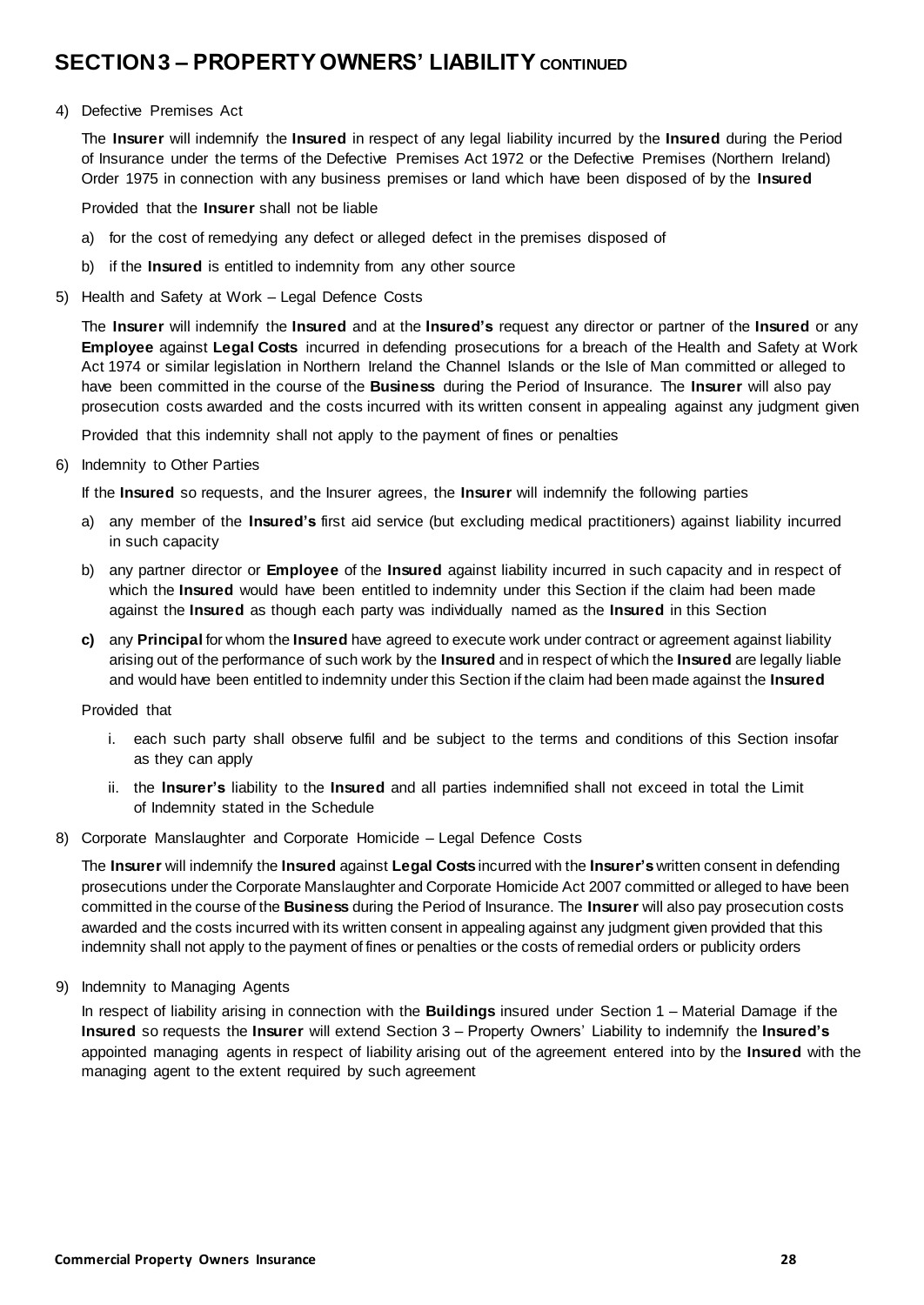# <span id="page-28-0"></span>**SECTION 4 – PROPERTY OWNERS' LIABILITY CONTINUED**

Provided that

- **a)** the **Insured** would have been entitled to indemnity under this Section if the claims had been made against the **Insured**
- b) the managing agent shall as if they were the **Insured** be subject to the terms of this Section and Policy
- c) the total amount payable under this Section shall not exceed the Limit of Indemnity stated in the Schedule regardless of the number of persons claiming to be indemnified
- d) the indemnity will not apply to legal liability arising out of a breach of professional duty or service

### **Exclusions**

The indemnity granted under this Section shall not apply to

1) Advice and Design

Liability arising from advice design formula specification inspection certification or testing provided by or on behalf of the **Insured** for a fee or in circumstances where a fee would normally be charged

2) Damage to Goods Supplied

Liability in respect of

- a) damage to any goods or other property sold supplied delivered installed or erected by or on behalf of the **Insured**
- **b)** all costs of or arising from the need for making good removal repair rectification replacement or recall of any such goods or property or any defective work carried out by or on behalf of the **Insured**
- 3) Products Supplied

Liability in respect of **Injury** loss or damage arising from **Products Supplied** but this Exclusion shall not apply to

- **a)** any food or drink supplied to partners directors **Employees** or non-paying guests of the **Insured**
- **b)** the disposal of furniture and office equipment originally intended solely for the use of the **Insured** in connection with the **Business**
- 4) Fines

Liability in respect of liquidated damages fines penalties exemplary punitive aggravated or multiplied damages

5) Injury to Employees

Liability in respect of **Injury** to any **Employee** arising out of and in the course of the employment or engagement of such person by the **Insured**

6) Mechanically Propelled Vehicles

Liability arising out of the ownership possession or use by or on behalf of the **Insured** of any mechanically propelled vehicle or trailer attached thereto which is required by any road traffic legislation to be the subject of compulsory insurance or other security but this Exclusion shall not apply

- a) while such vehicle is being used as a tool of trade (other than in respect of liability which is compulsorily insurable under road traffic legislation)
- b) in respect of the loading or unloading of such vehicle or the delivery or collection of goods to or from such vehicle

except where more specifically insured by any other policy

7) Pollution or Contamination

Liability arising

- a) out of **Pollution or Contamination** unless caused by a sudden identifiable unintended and unexpected incident which takes place in its entirety at a specific time and place during the Period of Insurance provided that all **Pollution or Contamination** arising out of one incident shall be deemed to have occurred at the time such incident takes place
- b) directly or indirectly by **Pollution or Contamination** occurring in the United States of America or Canada or their dependencies or trust territories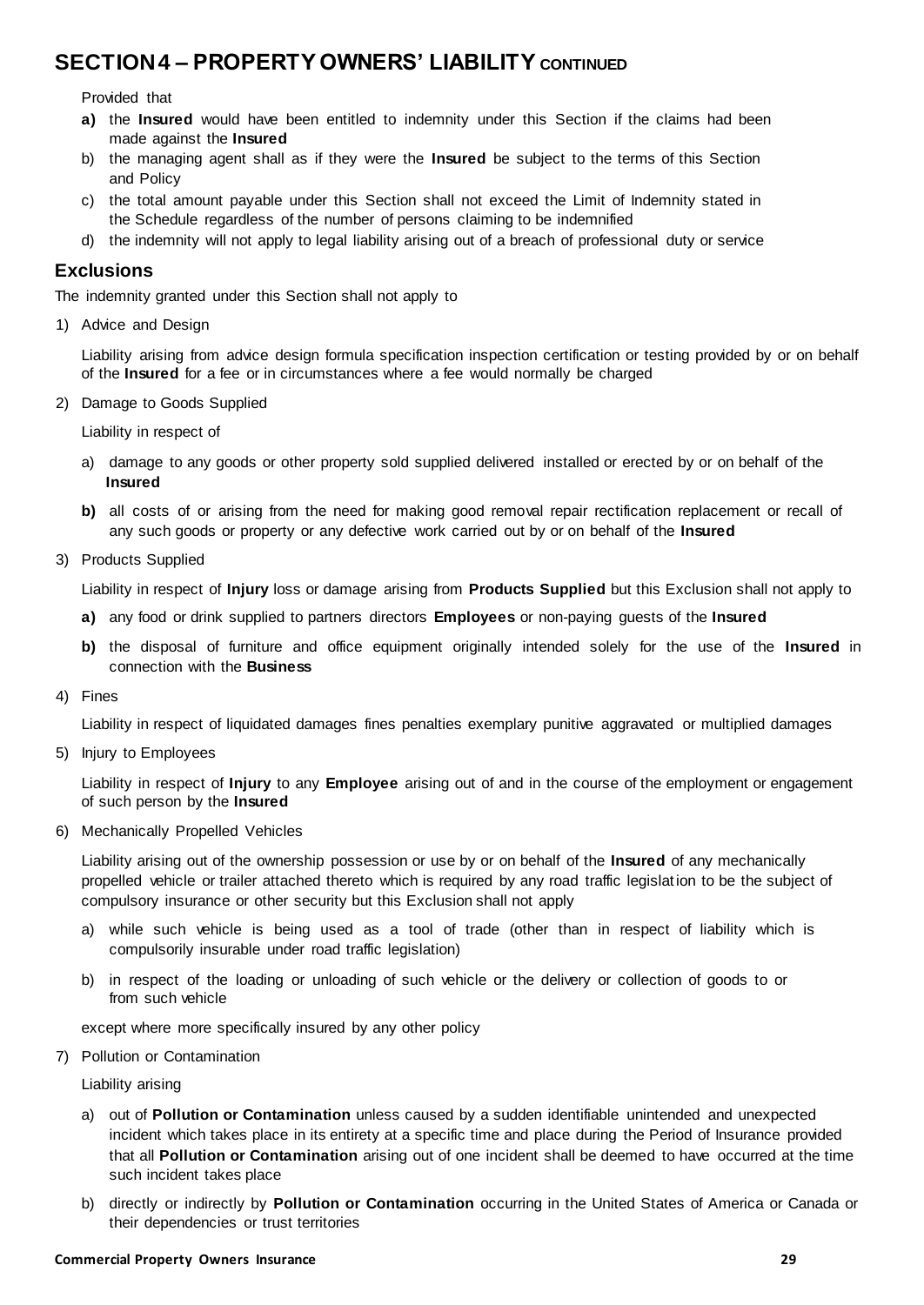# **SECTION 3 – PROPERTY OWNERS' LIABILITY CONTINUED**

8) Property in the Charge or Control of the Insured

Liability in respect of loss or damage to any property belonging to or in the charge or control of the **Insured** other than

- **a)** personal effects or vehicles of any partner director or **Employee** of or visitor to the **Insured**
- b) premises (and their contents) not belonging leased rented or hired to the **Insured** but temporarily in the charge of the **Insured** for the purpose of carrying out work
- c) premises (including their fixtures and fittings) leased rented or hired to the **Insured** but this Section does not cover liability attaching to the **Insured** solely under the terms of any tenancy or other agreement
- 9) Vessels or Craft

Liability arising out of ownership possession or use by or on behalf of the **Insured** of any vessel or craft designed to travel in on or through water air or space (other than hand-propelled watercraft)

10) Asbestos

Any liability of whatsoever nature arising out of the manufacture mining processing distribution testing remediation removal storage disposal sale use of or exposure to asbestos or materials or products containing asbestos

This Exclusion shall not apply in respect of such removal storage or disposal provided that

- a) the **Insurer's** liability in respect of **Injury** loss or damage occurring during any one Period of Insurance shall not exceed £2,000,000 in the aggregate or the amount of the Limit of Indemnity for this Section as stated in the Schedule whichever is the lower
- b) such activity does not form part of the **Insured's** usual trade or **Business** or contract
- c) the discovery of asbestos by the **Insured** is unintentional and accidental
- d) upon discovery of asbestos or products made entirely or mainly of asbestos all work immediately stops
- e) an HSE licensed asbestos removal contractor who has Employers' Liability and Public and Products Liability insurances in force that
	- i. provide Limits of Indemnity no less than those stated in the Schedule and ii

do not exclude the work to be carried out

is contracted if legally required to make safe the area in which the discovery is made as soon as is practicable

### 11) Notifiable Asbestos

Any liability arising from or in connection with the handling removal stripping out demolition transportation or disposal of Notifiable Asbestos

However this Section Exception shall not apply to liability arising from

a) the accidental discovery of materials known or suspected to be Notifiable Asbestos

b) the investigation of any such suspect material provided that

i. immediately upon discovery all handling removal stripping out demolition transportation or disposal of that which is suspected to be Notifiable Asbestos ceases until the composition of all such materials is established

ii. any subsequent handling removal stripping out demolition transportation or disposal of Notifiable Asbestos is carried out by a licensed contractor on terms which indemnify the Insured for all liability arising out of such work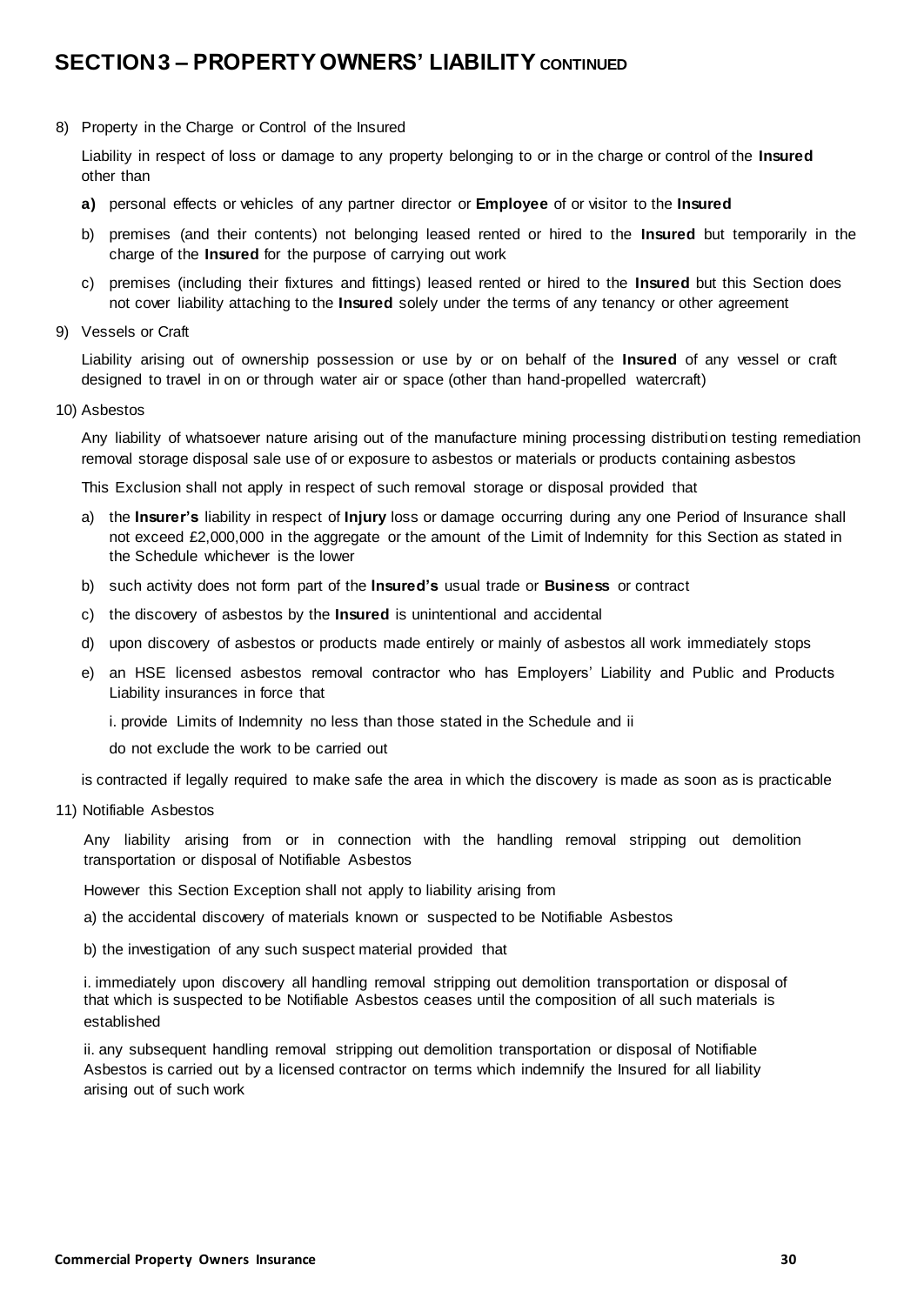# **SECTION 3 – PROPERTY OWNERS' LIABILITY CONTINUED**

12) Contractual Liability

Liability which attaches because of a contract or agreement but which would not have attached in the absence of such contract or agreement

13) Slings and Cradles

Liability for **Injury** or loss or damage arising out of the operation of a sling or cradle

### **Conditions**

1) Discharge of Liability

The **Insurer** may at any time pay to the **Insured** in connection with any claim or series of claims

- a) the amount of the Limit of Indemnity or
- b) any lesser amount for which such claim or claims can be settled less any sum or sums already paid as compensation claimant's costs and expenses **Legal Costs** and **Solicitors' Fees** recoverable prior to the date of such payment

On payment the **Insurer** shall relinquish the conduct and control of and be under no further liability in connection with such claim or claims except for the payment of costs and expenses incurred prior to the date of such payment

2) Other Insurances

If any claim under this Section is also covered in whole or in part by any other existing insurance or by an indemnity from any other source the liability of the **Insurer** shall be limited to any excess beyond the amount which would have been payable under such other insurance or from such other source had this Section not been effected

3) Bona Fide Subcontractors

It is a condition precedent to any liability of the **Insurer** in respect of injury loss destruction or damage arising out of work at the **Premises** commencing within the Period of Insurance carried out on behalf of the **Insured** by bona fide subcontractors that the **Insured** obtain and retain a written record that such subcontractors have in force throughout the duration of any work undertaken by them for the **Insured** the following insurance

- a) Employers' Liability insurance in accordance with any law relating to compulsory insurance of liability to employees
- b) Public Liability insurance covering legal liability for **Injury** to any person other than described in a) above and loss destruction or damage to property with a limit of indemnity not less than the Limit of Indemnity stated in the **Schedule**

This condition does not apply where bona fide subcontractors are engaged to carry out work on behalf of the **Insured** in an emergency and there is insufficient time to obtain a written record from such subcontractor provided the **Insured** shall obtain verbal confirmation and confirm such information in writing and retain a copy as a written record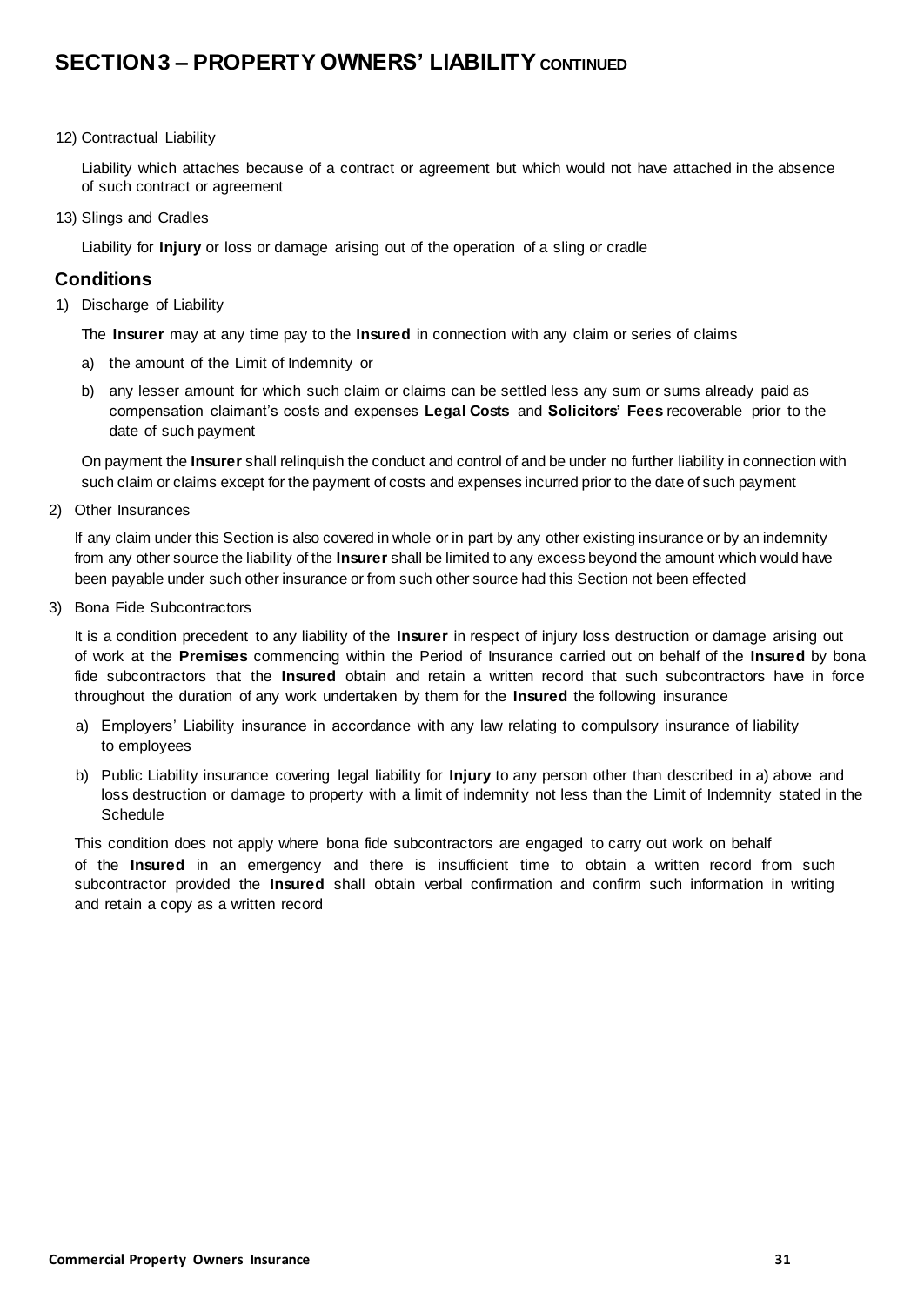# <span id="page-31-0"></span>**SECTION 4 – EMPLOYERS' LIABILITY**

This Section of the Policy is operative only if stated in the Schedule

In the event of **Injury** sustained by any **Employee** of the **Insured** caused during the Period of Insurance and arising out of and in the course of their employment by the **Insured** for the purposes of the **Business** within the *Territorial Limits* the **Insurer** will indemnify the **Insured** in respect of all sums for which the **Insured** become legally liable to pay as compensation and claimant's costs and expenses in respect of such **Injury**

The **Insurer** will also pay **Legal Costs** and **Solicitors' Fees** which are included within the Limit of Indemnity.

### **Limit of Indemnity**

The liability of the **Insurer** under this Section for compensation and claimant's costs and expenses (and **Legal Costs** and **Solicitors' Fees**) in respect of one occurrence or all occurrences of a series consequent on or attributable to one source or original cause shall not exceed the Limit of Indemnity stated in the Schedule

### **Section Definition**

### *Territorial Limits*

- a) Great Britain Northern Ireland the Isle of Man and the Channel Islands
- b) elsewhere in the world in respect of **Injury** sustained by any **Employee** resident within the territories specified in a) above and caused whilst such **Employee** is temporarily outside these territories provided that any action for compensation in respect of such **Injury** is brought in a court of law within the territories specified in a) above or any other member country of the European Union

### **Extensions to Section 4**

1) Court Attendance Compensation

The **Insurer** will indemnify the **Insured** for the costs of attendance at court to help defend or act as a witness in connection with any claim for which the **Insured** is entitled to indemnity under this Section and with the **Insurer's** agreement up to a maximum of £250 per day per person

2) Health and Safety at Work – Legal Defence Costs

The **Insurer** will indemnify the **Insured** and at the **Insured's** request any director or partner of the **Insured** or any **Employee** against **Legal Costs** incurred in defending prosecutions for a breach of the Health and Safety at Work Act 1974 or similar legislation in Northern Ireland the Channel Islands or the Isle of Man committed or alleged to have been committed in the course of the **Business** during the Period of Insurance. The **Insurer** will also pay prosecution costs awarded and the Legal Costs incurred with its written consent in appealing against any judgment given

Provided that this indemnity shall not apply to the payment of fines or penalties

3) Indemnity to Other Parties

If the **Insured** so requests, and the Insurer agrees, the **Insurer** will indemnify the following parties

- a) any member of the **Insured's** first aid service (but excluding medical practitioners) against liability incurred in such capacity
- b) any partner director or **Employee** of the **Insured** against liability incurred in such capacity and in respect of which

the **Insured** would have been entitled to indemnity under this Section if the claim had been made against the **Insured** as though each party was individually named as the **Insured** in this Section

**c)** any **Principal** for whom the **Insured** have agreed to execute work under contract or agreement against liability arising out of the performance of such work by the **Insured** and in respect of which the **Insured** are legally liable and would have been entitled to indemnity under this Section if the claim had been made against the **Insured**

Provided that

- i. each such party shall observe fulfil and be subject to the terms and conditions of this Section insofar as they can apply
- ii. the **Insurer's** liability to the **Insured** and all parties indemnified shall not exceed in total the Limit of Indemnity stated in the Schedule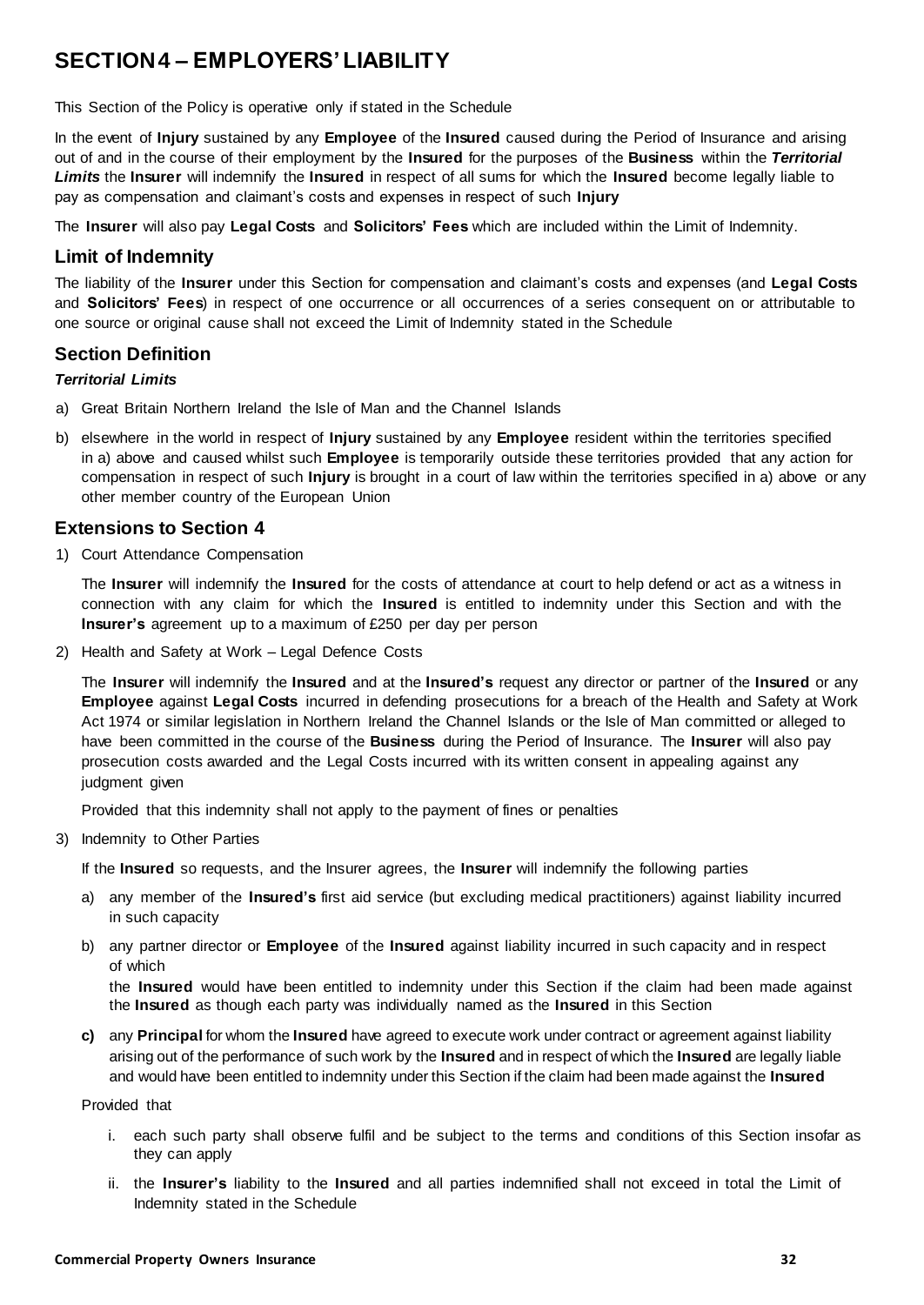# <span id="page-32-0"></span>**SECTION 4 – EMPLOYERS' LIABILITY**

4) Unsatisfied Court Judgments

In the event of a judgment for damages being obtained by any **Employee** or the personal representatives of any **Employee** in respect of **Injury** caused to the **Employee** during any Period of Insurance and occurring in connection with the **Business** against any person or company operating from premises in Great Britain Northern Ireland the Channel Islands or the Isle of Man in any court situate in these territories and remaining unsatisfied in whole or in part six months after the date of such judgment the **Insurer** will at the **Insured's** request pay to the **Employee** or the personal representatives of the **Employee** the amount of such damages and any awarded costs to the extent that they remain unsatisfied

Provided that

- a) there is no appeal outstanding
- b) if any payment is made under the terms of this Extension the **Employee** or the personal representatives of the **Employee** shall assign the judgment to the **Insurer**
- 5) Corporate Manslaughter and Corporate Homicide Legal Defence Costs

The **Insurer** will indemnify the **Insured** against **Legal Costs** incurred with the **Insurer's** written consent in defending prosecutions under the Corporate Manslaughter and Corporate Homicide Act 2007 committed or alleged to have been committed in the course of the **Business** during the Period of Insurance. The **Insurer** will also pay prosecution costs awarded and the Legal Costs incurred with its written consent in appealing against any judgment given provided that this indemnity shall not apply to the payment of fines or penalties or the costs of remedial orders or publicity orders

### **Exclusions**

The **Insurer** shall not be liable for

- 1) liability in respect of **Injury** to any **Employee** arising out of the ownership possession or use by or on behalf of the **Insured** of any mechanically propelled vehicle or trailer attached thereto if such liability is required by any road traffic legislation to be the subject of compulsory insurance or other security
- 2) liability in respect of **Injury** to any **Employee** who is working in or on any **Offshore Installation** or any support vessel for any **Offshore Installation** or whilst in transit to or from any **Offshore Installation** or support vessel
- 3) liability in respect of **Injury** to any **Employee** who is working in or on a sling or cradle

### **Conditions**

1) Certificate of Employers' Liability Insurance

If this Policy or Section is cancelled any Certificate of Employers' Liability Insurance is similarly cancelled from the same date

2) Compulsory Insurance Legislation

The indemnity granted by this Section is deemed to be in accordance with the provisions of any law relating to compulsory insurance of liability to **Employees** in the **Territorial Limits** but the **Insured** shall repay to the **Insurer** all sums paid by the **Insurer** which the **Insurer** would not have been liable to pay but for the provisions of such law

3) Discharge of Liability

The **Insurer** may at any time pay to the **Insured** in connection with any claim or series of claims

- a) the amount of the Limit of Indemnity or
- b) any lesser amount for which such claim or claims can be settled less any sum or sums already paid as compensation claimant's costs and expenses **Legal Costs** and **Solicitors' Fees** recoverable prior to the date of such payment

On payment the **Insurer** shall relinquish the conduct and control of and be under no further liability in connection with such claim or claims except or the payment of costs and expenses incurred prior to the date of such payment

4) Other Insurances

If any claim under this Section is also covered in whole or in part by any other existing insurance or by an indemnity from any other source the liability of the **Insurer** shall be limited to any excess beyond the amount which would have been payable under such other insurance or from such other source had this Section not been effected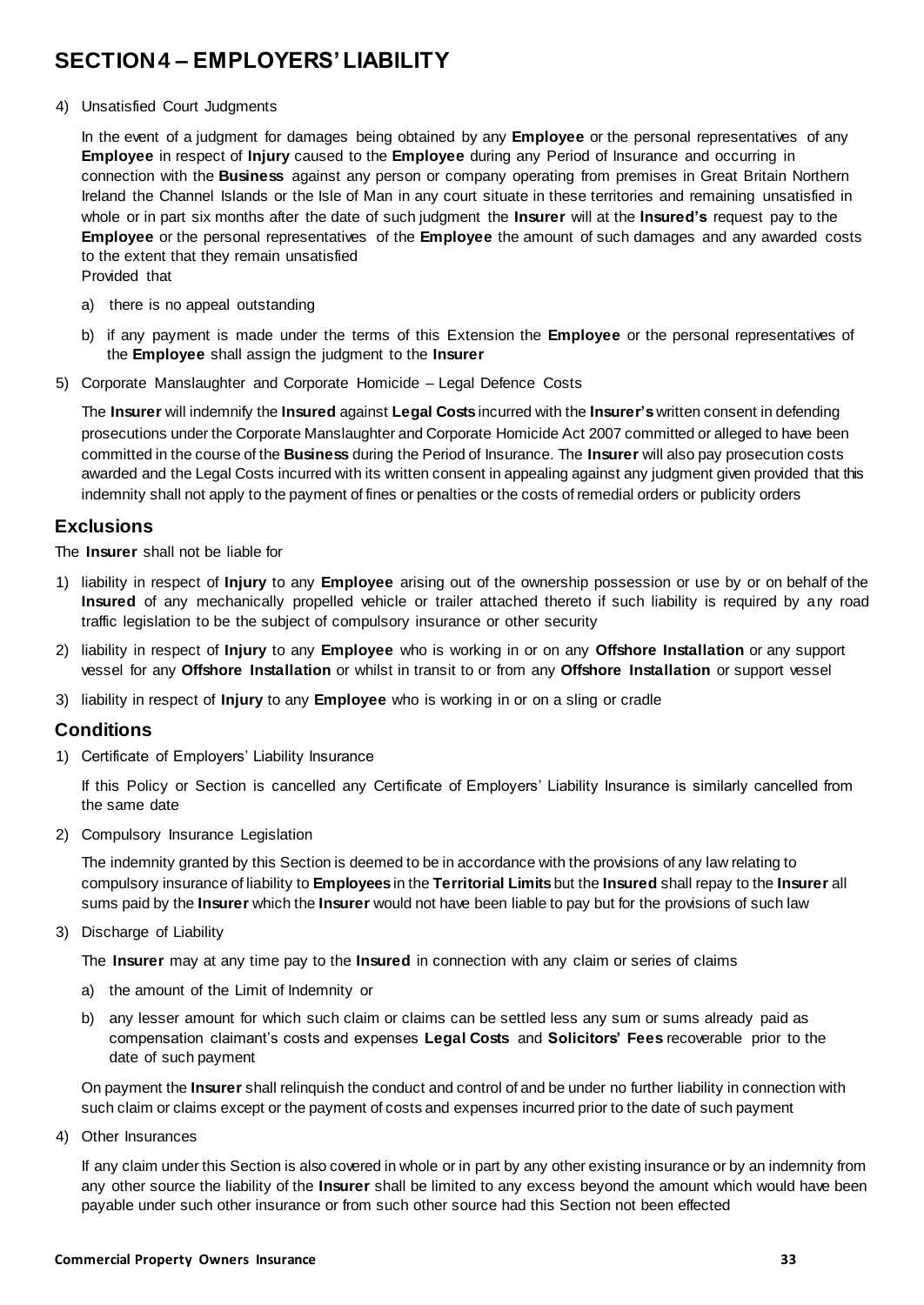# **GENERAL CLAIMS CONDITIONS**

### 1. Action by the Insured

On the happening of any event or circumstance which could give rise to a claim by the **Insured** under the Policy or on receiving verbal or written notice of any claim the **Insured** shall

- **a)** as soon as reasonably possible give notice to the **Insurer**
- b) immediately notify the Police in respect of any **Damage** caused by thieves or malicious persons and obtain a Crime Reference Number which must be advised to the **Insurer** as soon as reasonably possible
- c) immediately forward to the **Insurer** any writ or summons issued against the **Insured** by a third party
- d) take action to minimise the loss destruction or damage and to avoid interruption or interference with the **Business** and to prevent further loss destruction damage or injury
- e) at their own expense supply full details of the claim in writing to the **Insurer** together with any evidence and information that may be reasonably required by the **Insurer** for the purpose of investigating or verifying the claim and if demanded a statutory declaration of the truth of the claim and any matter connected with it within
	- i. 7 days of **Damage** caused by riot civil commotion strikers locked out workers or persons taking part in labour disturbances or malicious persons
	- ii. 30 days of expiry of the **Indemnity Period** in respect of Rent Receivable claims

**iii.** 30 days of the event or circumstance in the case of any other claim or of a request from the **Insurer**

No theft or attempted theft claim under this Policy shall be considered unless notified to the Police in accordance with 1b) above and a Crime Reference Number obtained

No settlement admission of liability payment or promise of payment shall be made to a third party without the prior written consent of the **Insurer**

No claim under the Policy shall be payable unless the terms of this Condition have been complied with

- 2. Rights of the Insurer The **Insurer** shall
	- **a.** be entitled at any stage to take over the defence or settlement of any claim made upon the **Insured** by any other party and to prosecute for its own benefit any claim for indemnity or compensation against any other persons in respect of any event insured by the Policy and at no cost to the **Insurer** the **Insured** shall give all assistance as may be reasonably required by the **Insurer**
	- **b.** have the right to enter the **Premises** where the **Damage** has occurred and to keep possession of any **Property** insured without thereby incurring any liability or diminishing any of the **Insurer's** rights under the Policy and to deal with the salvage in a reasonable manner but the **Insured** shall not be entitled to abandon any **Property** to the **Insurer**
	- c. at its option indemnify the **Insured** by payment reinstatement replacement or repair in respect of any **Property** lost or damaged or part thereof. If the **Insurer** elects to reinstate or replace any **Property**  they shall not be bound to reinstate or replace exactly or completely but only as circumstances permit and in reasonably sufficient manner and shall not in any case be bound to expend in respect of any one of the items insured more than the Sum Insured thereon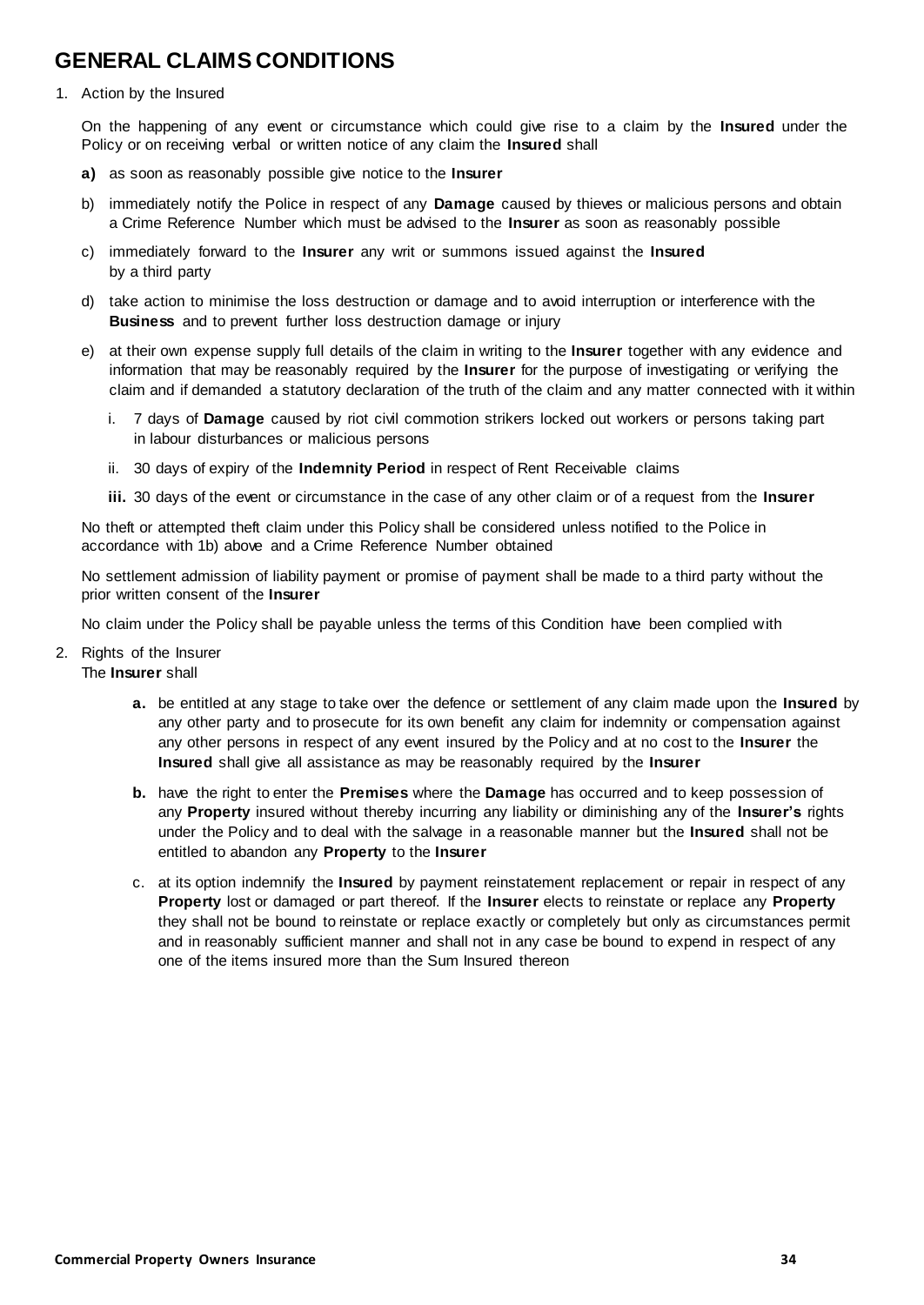# **GENERAL CLAIMS CONDITIONS**

3) Contribution in respect of Sections 1 and 2

If in the event of **Damage** or liability under the Policy there shall be in force any other insurance effected by or on behalf of the **Insured** providing cover against such a claim

- a) the liability of the **Insurer** shall be limited to its rateable proportion of such a claim
- **b)** but which is subject to any provision excluding it from ranking concurrently with the Policy either in whole or in part or from contributing rateably to the claim then the liability of the **Insurer** shall be limited to such proportion of the claim as the Sum Insured bears to the value of the **Property**
- 4) Arbitration

If any difference shall arise as to the amounts to be paid under the Policy such difference may at the **Insurer's** option be referred to an arbitrator to be appointed by the parties in accordance with statutory provisions. Where any difference is by this Condition to be referred to arbitration the making of an award shall be a condition precedent to any right of action against the **Insurer**

Any other difference shall be subject to the exclusive jurisdiction of the courts of England and Wales

5) Claims Co-operation

The **Insured** will provide all help and assistance and co-operation required by the **Insurer** in connection with any claim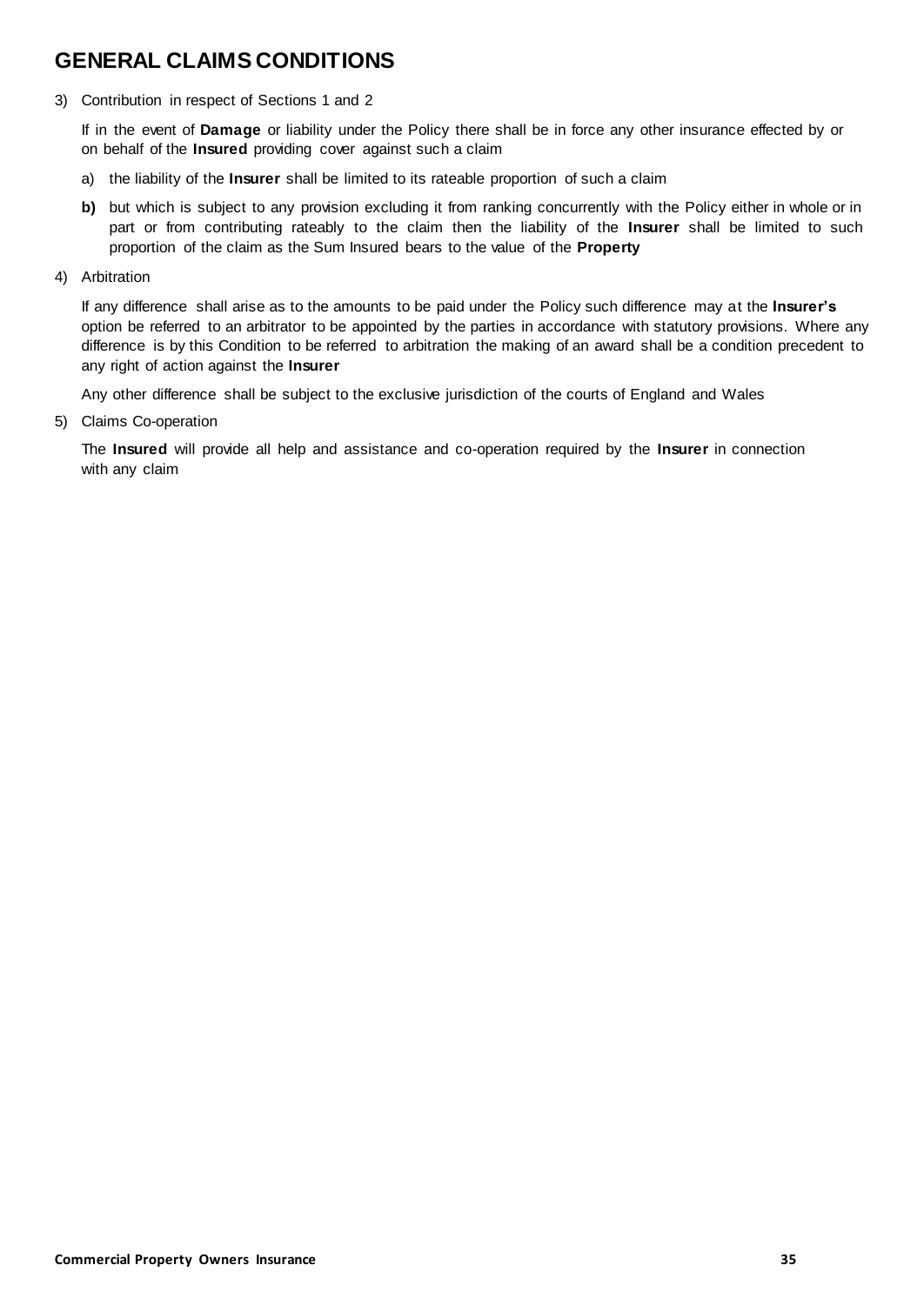# **USEFUL INFORMATION**

### **How to Make a Claim**

Please telephone the dedicated claims line 01274 518383.

For emergency out of hours major loss notifications please telephone 0345 0737187 .

Please do not use this number for general claims notifications or queries which should be to 01274 518383.

### **How to Complain**

We aim to provide our clients with a high standard of service. Consequently, should we fail to meet your expectations; we will aim to resolve your concerns promptly and fairly.

### **Who to contact in the first instance**

In the first instance, any concerns should be directed to your usual contact as they will generally be able to provide you with an immediate response to your satisfaction.

Contact details will be provided on correspondence that we or our representatives have sent you.

If we cannot resolve your concerns within **1** working day, we will acknowledge your complaint in writing within **7** working days and we will keep you informed of progress while our enquiries are continuing.

### **Next steps if you are not happy with the response provided**

If you remain dissatisfied with our response, we have an escalation process for ensuring that a senior member of staff reviews your complaint. You can invoke this by stating to the individual that is handling your complaint that you wish to escalate i t.

Alternatively, you may write to:

### **The Compliance Officer**

HDI Global SE – UK 10 Fenchurch Street, London, EC3M 3BE Tel: 0207-696-8099 Email: enquiries@uk.hdi.global

Your right as a Policyholder to take legal action remains unaffected by the existence or use of the complaints procedure referred to above.

HDI Global SE – UK, 10 Fenchurch Street, London, EC3M 3BE | T: +44 (0)20 7696 8099 | www.hdi.global

Authorised by BaFin and authorised and subject to limited regulation by the Financial Conduct Authority and Prudential Regulation Authority. Details about the extent of our regulation by the Financial Conduct Authority and Prudential Regulation Authority are available from us on request.

HDI Global SE – UK is a branch of HDI Global SE (registered office: HDI-Platz 1, 30659 Hannover, Germany)